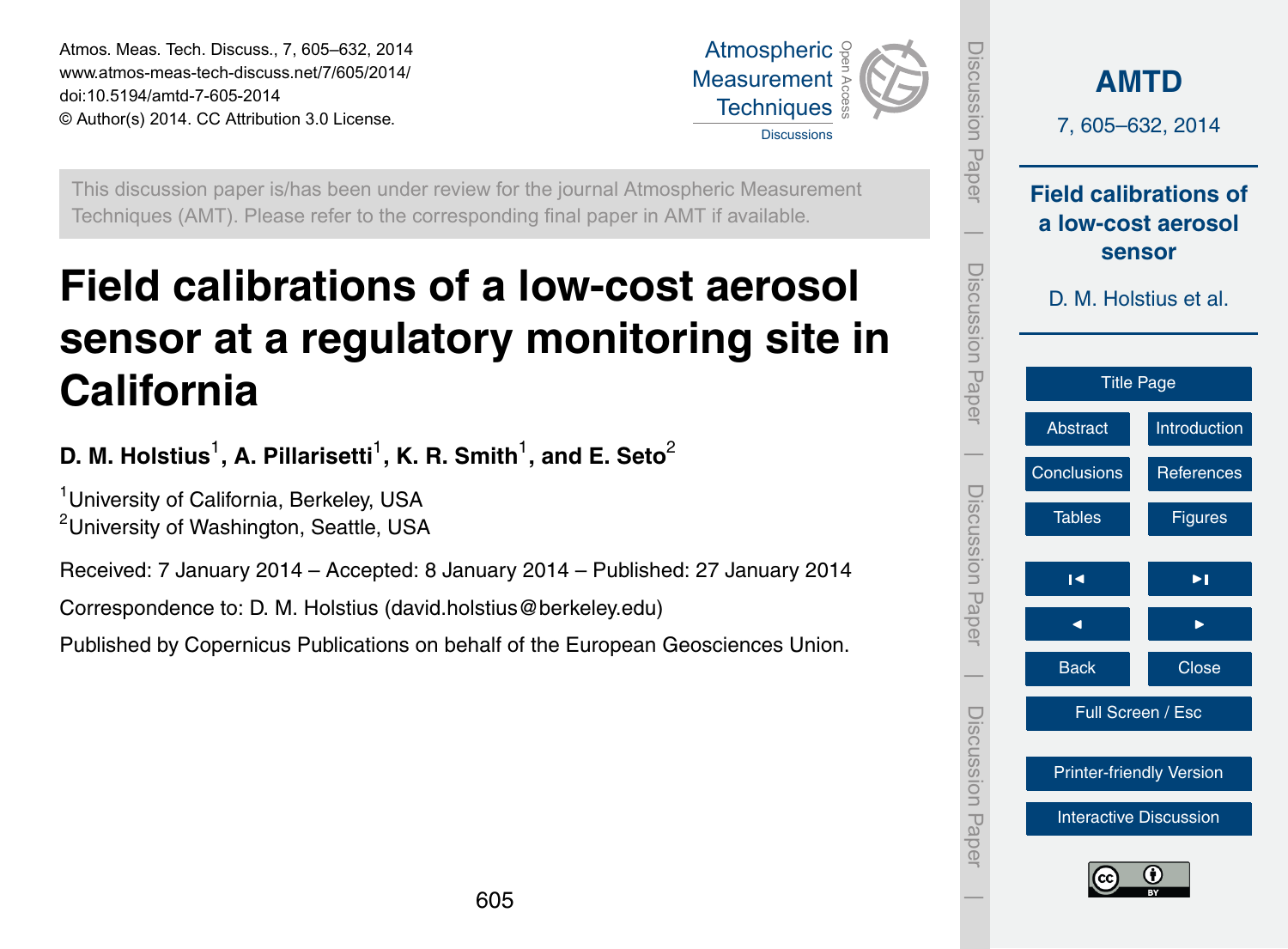## <span id="page-1-0"></span>**Abstract**

Health effects attributed to ambient fine particulate matter ( $PM_{2.5}$ ) now rank it among the risk factors with the highest health burdens in the world, but existing monitoring infrastructure cannot adequately characterize spatial and temporal variability in urban

- $5 \text{ PM}_{2.5}$  concentrations, nor in human population exposures. The development and evaluation of more portable and affordable monitoring instruments based on low-cost sensors may offer a means to supplement and extend existing infrastructure, increasing the density and coverage of empirical measurements and thereby improving exposure science and control. Here, we report on field calibrations of a custom-built, battery-
- <sup>10</sup> operated aerosol monitoring instrument we developed using low-cost, off-the-shelf optical aerosol sensors. We calibrated our instruments using 1 h and 24 h  $PM_{2.5}$  data from a class III US EPA Federal Equivalent Method (FEM) PM<sub>2.5</sub> β-attenuation monitor in continuous operation at a regulatory monitoring site in Oakland, California. We observed negligible associations with ambient humidity and temperature; linear cor-
- 15 rections were sufficient to explain 60 % of the variance in 1 h reference PM<sub>2.5</sub> data and 72 % of the variance in 24 h data. Performance at 1 h integration times was comparable to commercially available optical instruments costing considerably more. These findings warrant further exploration of the circumstances under which this class of aerosol sensors may profitably be deployed to generate improved  $PM_{2.5}$  datasets.

#### <sup>20</sup> **1 Introduction**

The health effects attributed to outdoor fine particulate matter ( $PM_{2.5}$ ) rank it among the risk factors with the highest health burdens in the world, annually accounting for over 3.2 million premature deaths and over 76 million lost disability-adjusted life years (Brauer et al., 2011; Lim et al., 2012). In principle, increased fixed-site monitoring could  $25$  improve the coverage and quality of ambient PM<sub>2.5</sub> datasets, but the expansion of regulatory networks with current technology is hindered by resource constraints, as

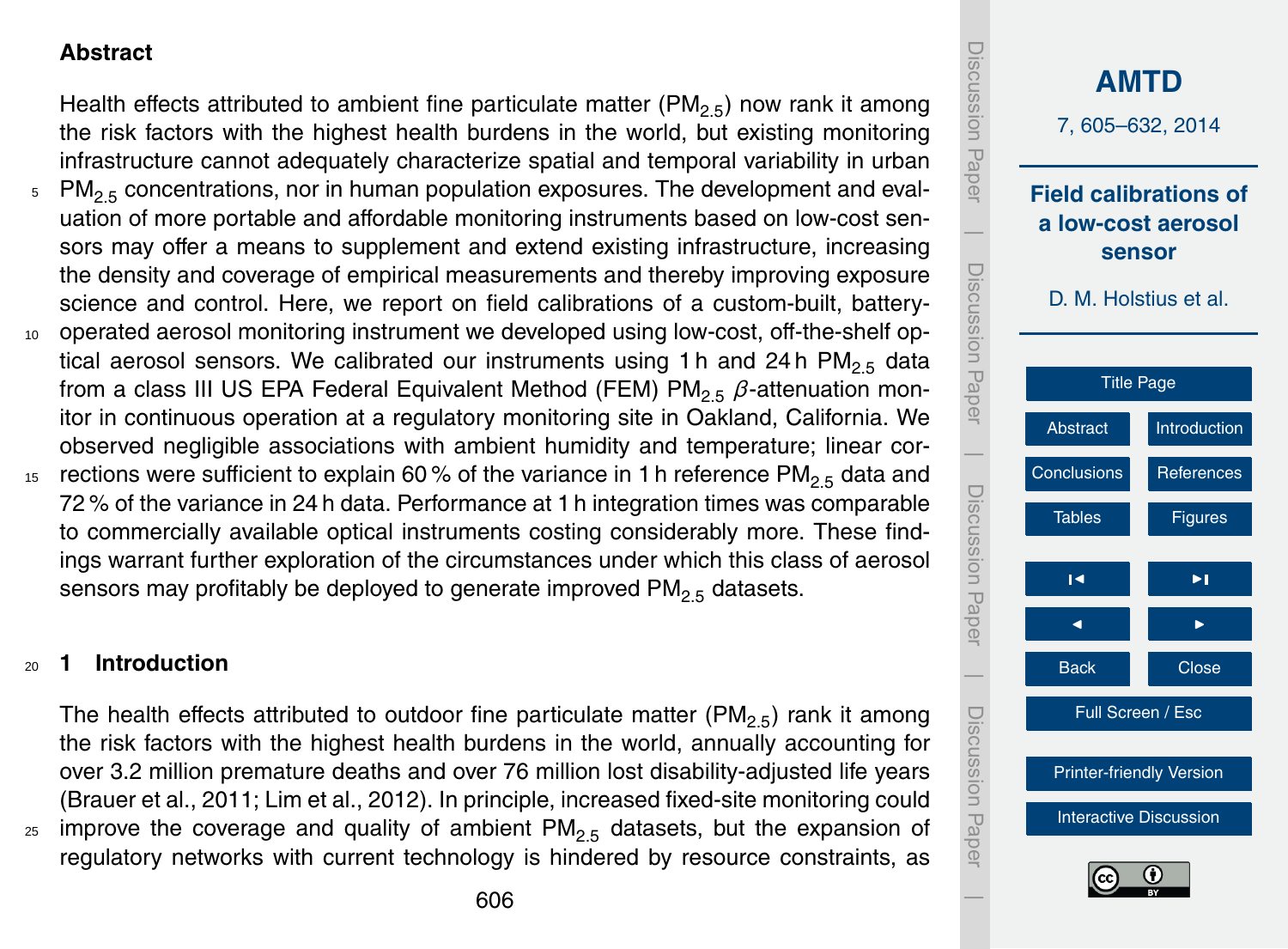conventional techniques require costly equipment (Wilson et al., 2002). In the absence of empirical measurements with adequate spatiotemporal resolution, epidemiologic studies have relied upon models to downscale or interpolate available data from satellites, regulatory monitors, land use databases, and emissions inventories (Brauer et al.,

<sup>5</sup> 2011; Jerrett et al., 2005). In studies of air pollution exposures and health effects, the resulting exposure misclassification may attenuate or bias estimates of health effect relationships. Coarsely resolved  $PM<sub>2.5</sub>$  monitoring data also hinders scientific understanding of fluxes resulting from urban emissions, atmospheric transformations, and transport mechanisms. Finally, the relative lack of affordable instrumentation also in-<sup>10</sup> hibits timely, empirical verifications of policy-based interventions to reduce emissions and exposures.

Small, inexpensive, and portable devices, relying on newly available off-the-shelf sensors, may greatly improve our capacity to characterize aerosol concentrations with high spatial and temporal resolution and low system cost, especially when many such

- <sup>15</sup> devices can be deployed concurrently. However, the utility of this approach has not been adequately characterized in field settings. In the remainder of this paper, we show that it is possible to generate useful and accurate estimates of hourly and daily  $PM_{2.5}$ concentrations at a regulatory monitoring site by combining one such sensor with other low-cost, readily available hardware. Guided by the prior work of Watson, Wilson, Chow
- <sup>20</sup> and colleagues (Watson, 2002; Watson et al., 1998; Wilson et al., 2002, 2005; Wilson and Suh, 1997), who extensively analyzed and discussed issues in the augmentation of the then-current Federal Reference Method (FRM)  $PM<sub>2.5</sub>$  network with continuous PM monitors, we concentrate first and foremost on demonstrating a *predictive* relationship between (a) the output of the sensor and (b) regulatory monitoring data that is
- $25$  widely relied upon in air quality regulation and epidemiology. We note that, given a predictive relationship, further work is still required to establish *equivalency* with PM2.5 or any other PM concentration metric. Our intention is to demonstrate "proof of concept" in a natural environment of interest, so that the findings and methodology may be

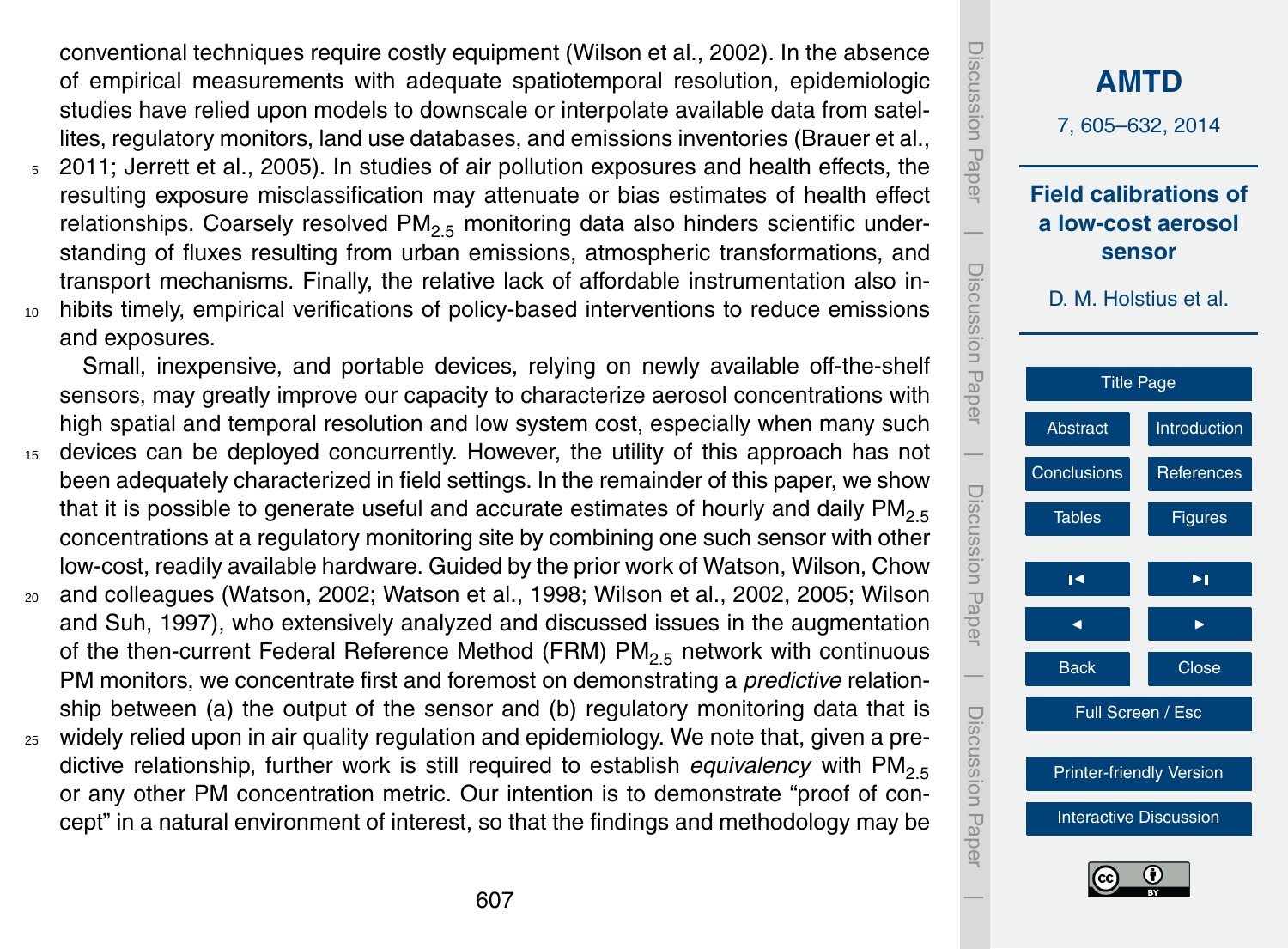extended, critiqued, and replicated by independent researchers who are interested in the utility of this class of sensors.

In this paper, we focus on field calibration at a regulatory monitoring site in Oakland, California. Previous studies by our group have used observational and experi-<sup>5</sup> mental methods to characterize low-cost instruments incorporating repurposed smokedetector components (Chowdhury et al., 2007; Edwards et al., 2006; Litton et al., 2004) and a consumer-oriented, laser-based particle counter (Northcross et al., 2013; Smith, 2011). Previous studies by other researchers have characterized short-term responses of relatively inexpensive optical instruments, both custom-built and commercially avail-

- <sup>10</sup> able, to particle-generating activities in indoor environments (Budde et al., 2012; Nafis, 2012; Olivares et al., 2012). A larger body of scientific work has compared commercially available nephelometers, particle counters, and other light-scattering instruments to reference methods (Burkart et al., 2010; Watson et al., 1998; Wilson et al., 2002) In this paper, we report results for an even lower-cost instrument, based on a sensor <sup>15</sup> costing approximately \$10 (USD). We are apparently the first to evaluate such a sen-
- sor under ambient conditions at a United States regulatory monitoring site, and the first to calibrate it using 24 h averages of  $PM_{2.5}$  from a reference instrument with Federal Equivalent Method (FEM) status.

# **2 Experimental methods and materials**

#### <sup>20</sup> **2.1 The PANDA platform**

To conduct our field studies, we designed a small, portable, and reconfigurable platform around a low-cost, off-the-shelf optical sensor: the Shinyei PPD42NS. (Shinyei Corp, 2010). We call our platform the PANDA (Portable and Affordable Nephelometric Data Acquisition) system.

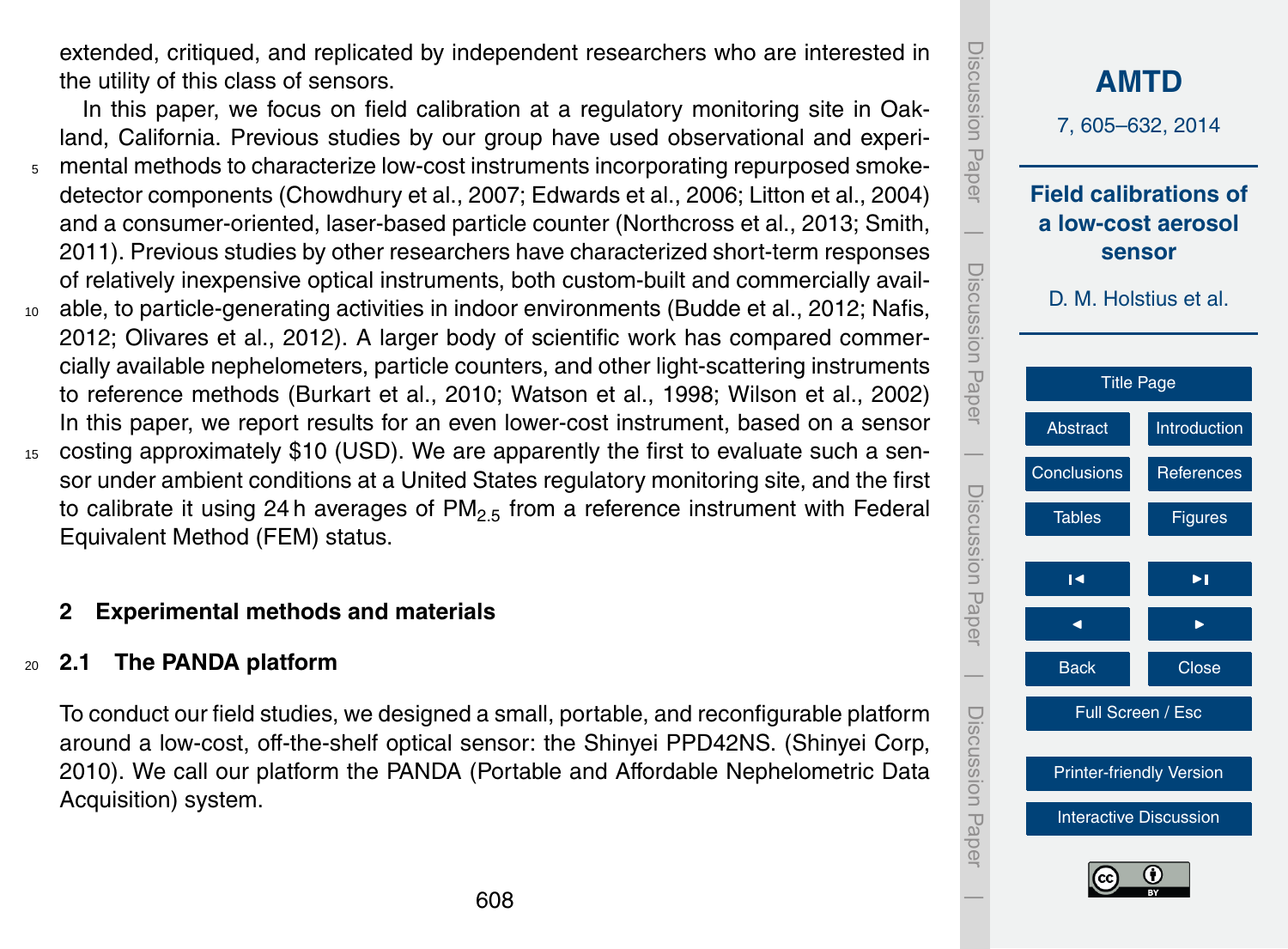## **2.1.1 Nephelometric sensor design and specifications**

The Shinyei PPD42NS sensor has a partially enclosed chamber with a single lightemitting diode, a plastic lens, and an optical receiver at a forward angle of approximately 45°. A removable cap makes it possible to swab residue off the lens. Air is drawn <sup>5</sup> through the sensing volume by means of a convection current established by a small 0.25 W resistor. The resulting absence of noise from fans or pumps is an attractive feature for possible applications in household settings, but the convective mechanism makes the airflow sensitive to orientation. The flow rate and maximum size of lofted particles are not specified. Signals resulting from the detection of scattered light are <sup>10</sup> passed through filtering and amplification circuitry that are externally visible on the PPD42NS, resulting in 0–5 V pulses of approximately 10–100 ms in length. Documentation posted online by the manufacturer indicates that the 30 s integrated duty cycle of this PWM signal increases monotonically with "cigarette smoke", with a zero intercept and a slightly sub-linear response at higher concentrations (Shinyei Corp, 2010).

- 15 Hereafter, we refer to the 30 s integrated duty cycle as "percent full scale" (% FS). We programmed a microcontroller to measure % FS by sampling the PWM signal at approximately 1 MHz, and to record the timestamped measurement to a microSD card with the aid of a real-time clock. To investigate the effects of temperature, humidity, and ambient light on the performance of the PPD42NS sensor, and to verify that our instru-
- <sup>20</sup> ments remained undisturbed, upright, and unexposed to extreme conditions, we added auxiliary sensors for light, temperature, and relative humidity to the PANDAs described in this paper. All components were housed in a  $12 \times 9 \times 4$  cm, 250 g polycarbonate case, along with a charging circuit and a 16 h, 2600 mAh lithium-polymer battery, which was charged continuously from a USB cable supplying 5 V power. Manufacturer part iden-
- <sup>25</sup> tifiers and approximate costs for all components are listed in Table S1, Supplement; the physical design is shown in Fig. S1, Supplement. The components were easily procured from online electronics retailers with a total materials cost under \$200 (USD) per PANDA. We estimate that a minimal variant, relying on a host device (e.g., a computer

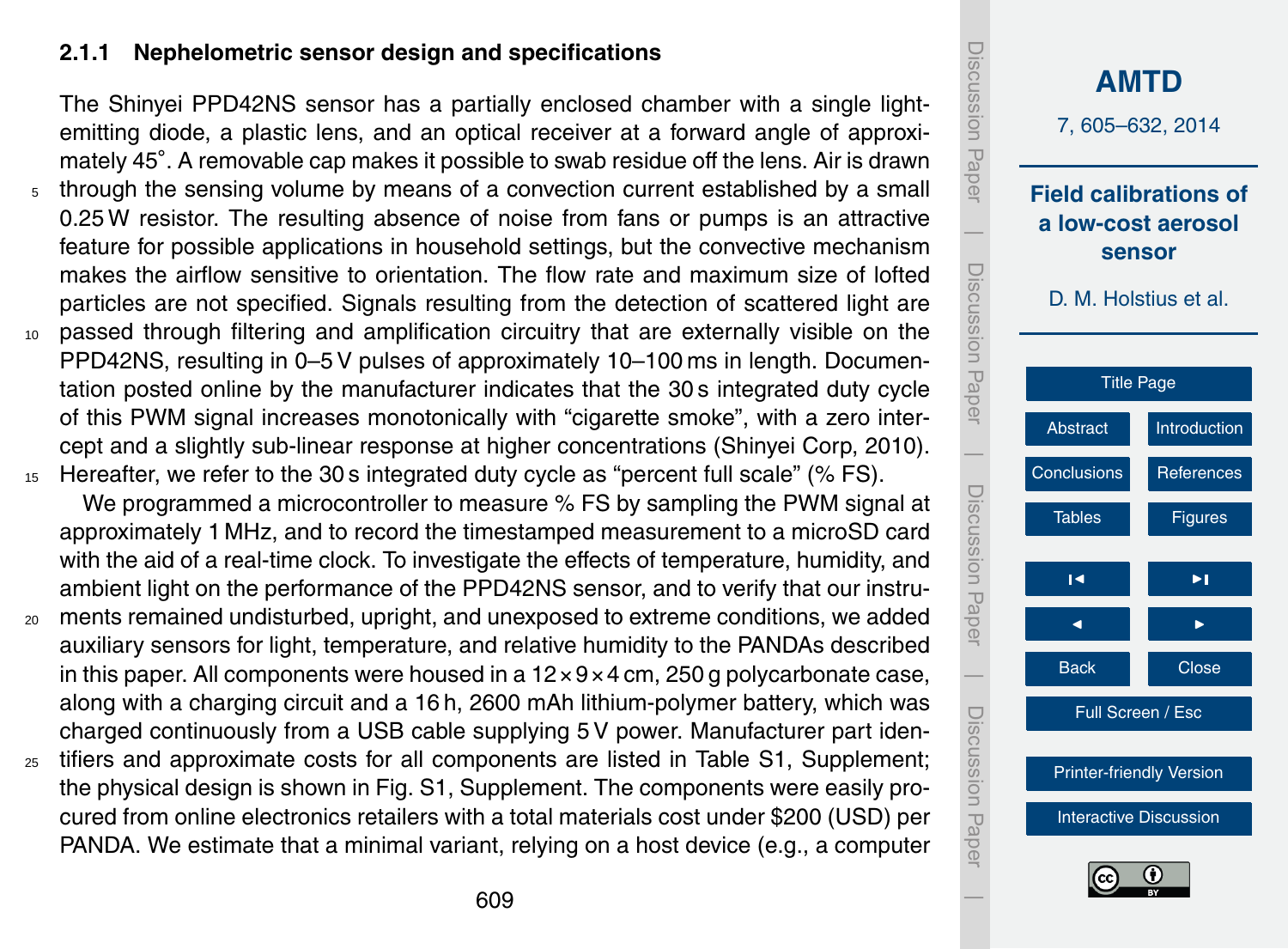610

or phone) for power and datalogging, could be constructed for less than \$25 (USD) in electronic parts.

# **2.2 Reference instruments**

Our primary standard was a Federal Equivalent Method (FEM) *β*-attenuation monitor <sup>5</sup> (BAM-1020, Met One Instruments) that the Bay Area Air Quality Management District (AQMD) uses to monitor continuous  $PM<sub>2.5</sub>$  mass concentrations. We downloaded 1 h FEM  $PM_{2.5}$  data reported by this instrument from the AQMD website. We also deployed our own commercially available optical instruments at the regulatory monitoring site: a 16-channel particle sizer (GRIMM OPC, Model 1.108, GRIMM); a nephelome-<sup>10</sup> ter (DustTrak II model 8530, TSI) equipped with a 2.5 µm impactor and programmed with the default correction factor for ISO 12103-1 A1; and a consumer-oriented, laserbased optical particle counter (DC1700, Dylos Corp). These instruments are typical of those that would be used in a human exposure study, though the number that could be

deployed would be greatly constrained by the per-unit cost. With the exception of the <sup>15</sup> last, all of these instruments report data in µgm<sup>-3</sup> after using proprietary algorithms to filter and transform optical measurements into mass-concentration equivalents. Only the BAM-1020 and DustTrak have a physical size cut mechanism.

# **2.3 Study location**

The Bay Area AQMD granted permission to co-locate our equipment at their West <sup>20</sup> Oakland regulatory monitoring site in Oakland, California (Fig. S2, Supplement). We placed our instruments in two 30 L chambers (Fig. S3, Supplement) within 2 m of the inlet to the AQMD's *β*-attenuation monitor, approximately 5 ma.g.l., on the roof of an air-conditioned trailer in a parking lot, from 15 April 2013 to 23 April 2013.

West Oakland has previously been the subject of targeted air pollution modeling, <sup>25</sup> emission inventories, mobile monitoring, saturation monitoring, and chemical speciation and source apportionment studies (Fujita and Campbell, 2010; Pingkuan, 2008;

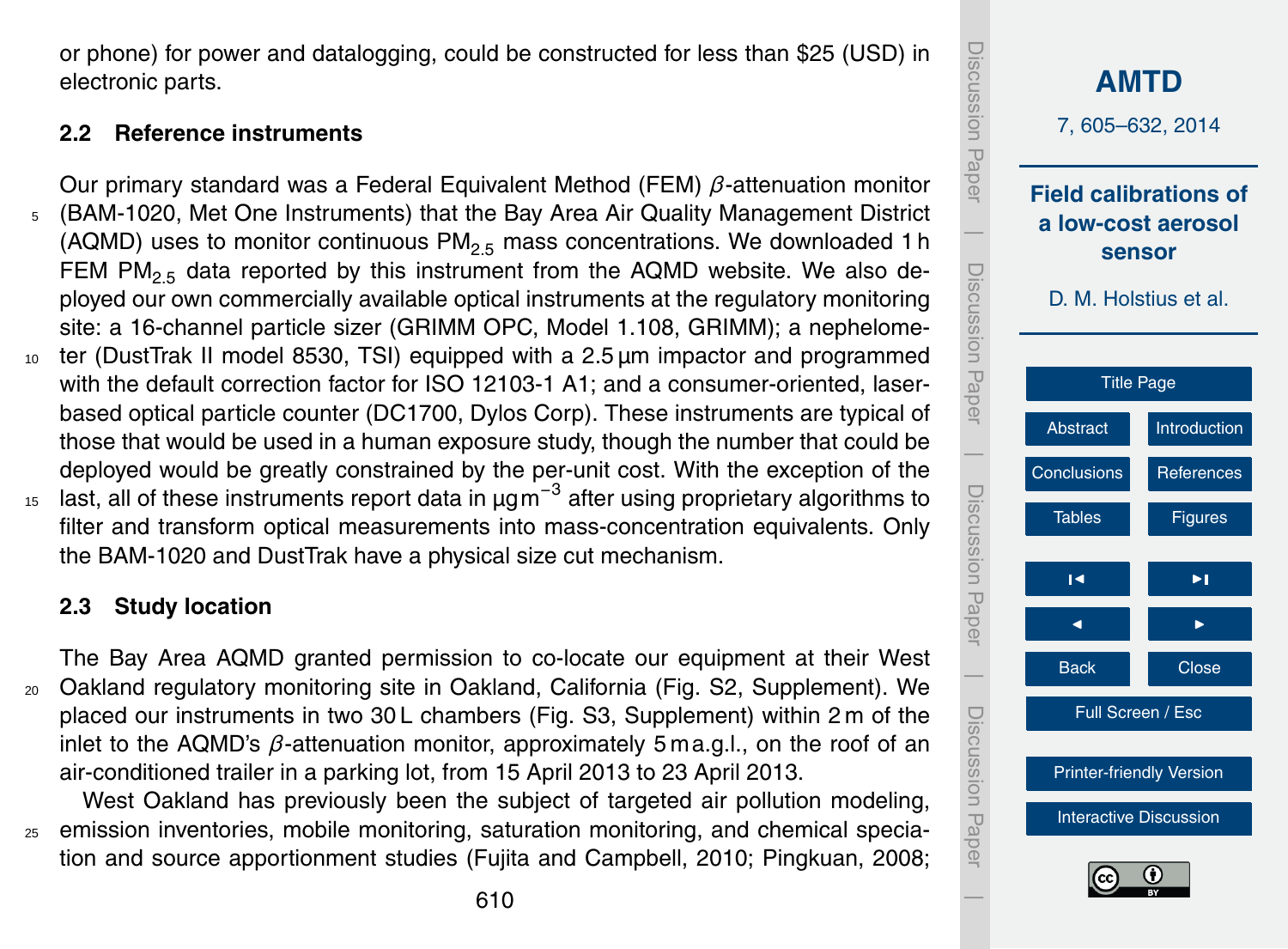Reid, 2007; Fujita et al., 2013) as well as a locus for community-based participatory research concerning transportation-related emissions (Gonzalez et al., 2011). The West Oakland site is close to the Port of Oakland, the fourth largest container shipping port in the United States, and proximate to considerable sources of truck and railroad diesel,

<sup>5</sup> as well as light-duty vehicle traffic on the Bay Bridge toll plaza and the surrounding freeways. The previous monitoring, speciation, and apportionment studies indicate that elemental carbon is concentrated near traffic routes, indicative of the influence of diesel truck traffic to primary PM, while organic carbon and PM<sub>2.5</sub> exhibit a more uniform spatial distribution in the area, reflecting the importance of secondary aerosol formation <sup>10</sup> and nitrate and sulfate particles (Fujita and Campbell, 2010; Fujita et al., 2013).

## **2.4 Analytical methods**

Pairwise plots of data collected from the different instruments were augmented with loess smoothers and examined for linearity. To quantify and compare the strengths of correlations, we used the coefficients of determination  $(R^2)$  from ordinary least-squares <sup>15</sup> regression models fit to each pairwise dataset. We also calculated empirical and simulated  $R^2$  values for two BAM-1020s to provide perspective on the range of  $R^2$  values

expected with 1 h integration times. Root mean squared errors (RMSE) were computed to assess the accuracy of linear calibrations. We additionally conducted sensitivity analyses designed to assess the effects of temperature, relative humidity, and ambient light <sup>20</sup> on instrument performance.

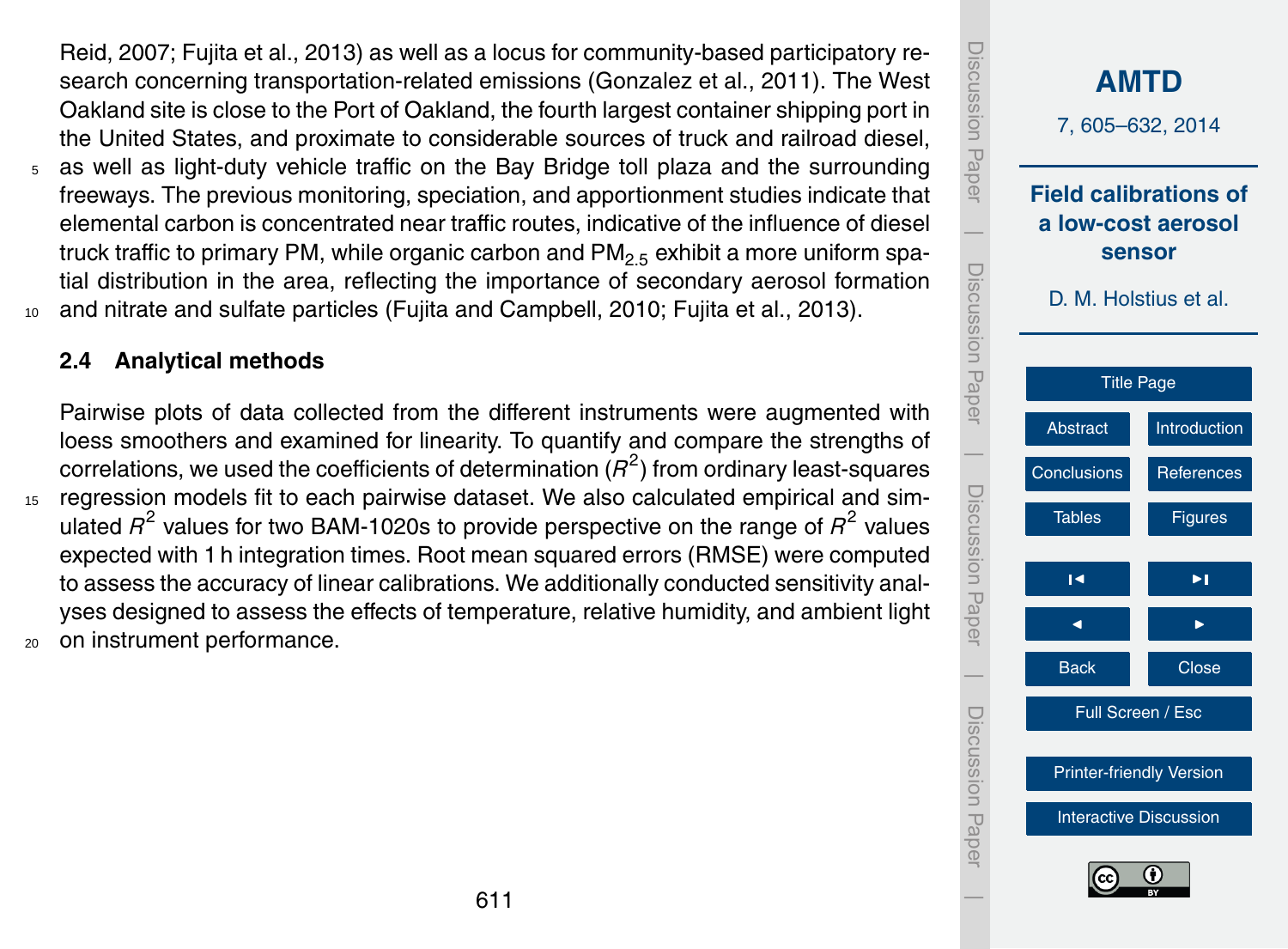**3 Results**

## **3.1 Time series at 1 h scale**

# **3.1.1 Hourly PM concentrations**

Figure 1 shows time-series data from a range of instruments deployed during the 8 day interval in April 2013. Nighttime  $PM_{2.5}$  concentrations were higher than daytime concentrations, consistent with a nighttime descent of the boundary layer. Smaller ranges and means were seen in the first 48 h. Concentrations reported by the DustTrak were consistently higher than *β*-attenuation measurements, which may be accounted for by the use of the default DustTrak correction factor. (This does not affect our primary <sup>10</sup> statistic of interest,  $R^2$ .) Mass concentrations were also reported by the GRIMM OPC in size ranges from 0.3–30 µm. Since the GRIMM OPC does not report data corresponding exactly to  $0 < d_0 < 2.5 \,\text{\mu m}$  (i.e. PM<sub>2.5</sub>), Fig. 1 instead shows data for both  $0.3 < d<sub>p</sub> < 3.0 \mu$ m and  $0.3 < d<sub>p</sub> < 2.0 \mu$ m. Number concentrations, as reported by the Dylos for "small" particles (approximately  $0.3 < d<sub>p</sub> < 2.5 \,\mu$ m), also followed the same 15 diurnal and synoptic patterns as the other instruments (Fig. 1).

# **3.1.2 Hourly temperature, relative humidity, and ambient light**

The intake for our chamber was located within 2 m of the BAM-1020 intake. However, the electronics housed in our chamber contributed a small amount of excess heat, raising the temperature and lowering the relative humidity. Detailed temperature, relative <sup>20</sup> humidity, and ambient light data are shown in Fig. S4, Supplement. Mean daily temperatures trended from approximately 20 to 30 ◦C, with diurnal variations of approximately ±8 ◦C. Except for the 1 h period when we conducted a spot check and removed the chamber lid, ambient light remained below  $1 \times 10^1$  lux. Relative humidity in the chamber ranged between 10–60 % over the course of each day, well within the operating <sup>25</sup> range of the PPD42NS and well under the 80 % level at which light-scattering efficiency

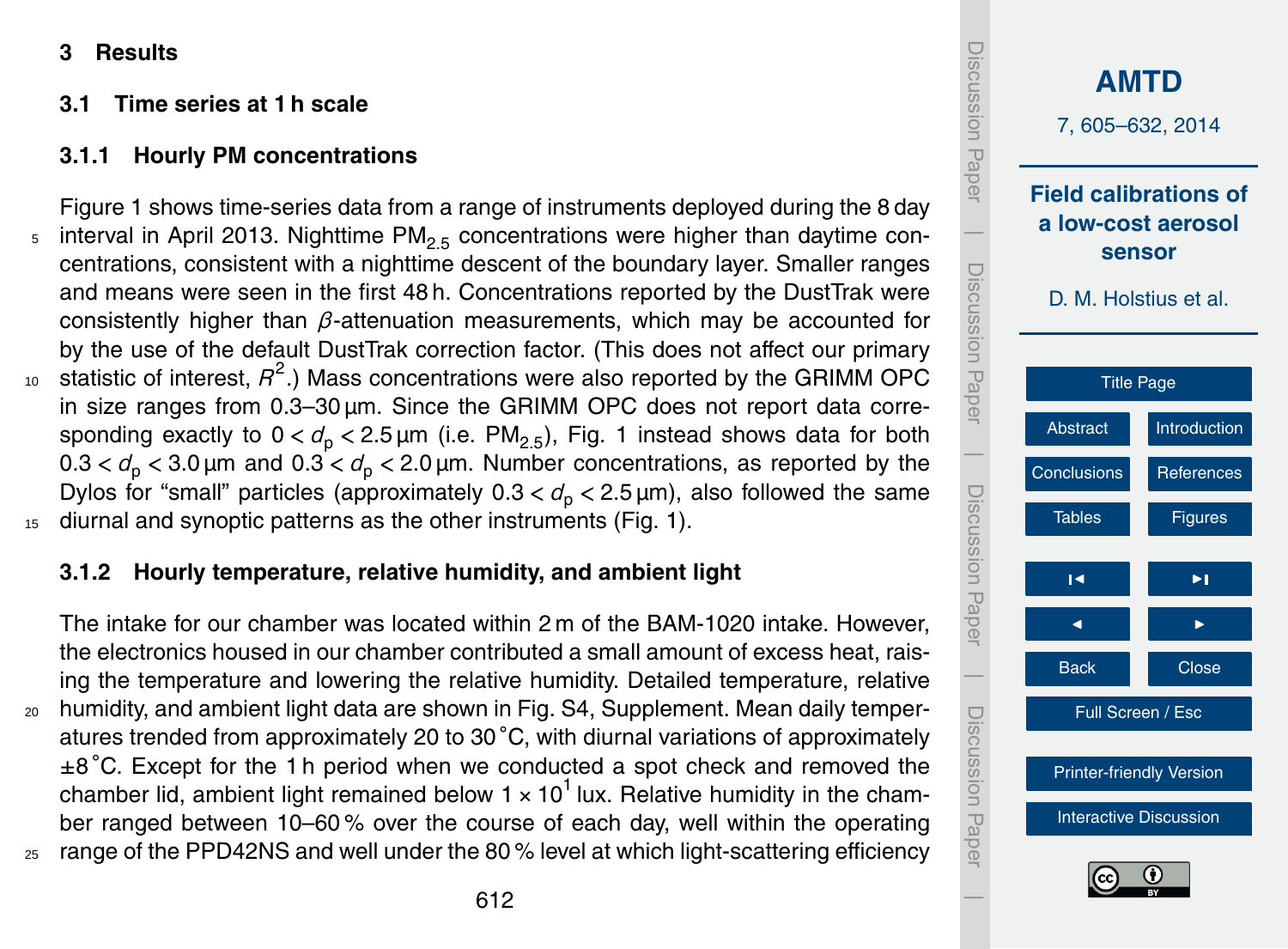begins to substantially affect the quality of nephelometric measurements (Chow et al., 2002).

# **3.2 Correlations at 1 h scale**

# **3.2.1 Correlations between PANDAs and other optical instruments**

<sup>5</sup> Figure 2 shows statistical and graphical summaries of pairwise correlations between 1 h data from all instruments. High correlations were found between individual PANDAs  $(R^2 = 0.91 - 0.92)$  and between PANDAs and the Dylos  $(R^2 = 0.87 - 0.92)$ . These data are consistent with previous pilot data from a 6 week experiment, in which we tested the longer-term stability and inter-device variability of PPD42NS sensors (see Supplement, <sup>10</sup> Figs. S5 and S6). Correlations between PANDAs and GRIMM  $PM_{2.0}$  and  $PM_{3.0}$  were high as well ( $R^2$  = 0.90–0.93 and 0.92–0.94, respectively). Correlations of the DustTrak with the other optical instruments were more moderate  $(R^2 = 0.64 - 0.80)$ .

# **3.2.2 Correlations of PANDAs and other optical instruments with the reference instrument (regulatory** *β***-attenuation monitor)**

15 Using 1 h *β*-attenuation data as a reference, coefficients of determination (*R*<sup>2</sup>) calculated for 1 h PANDAs, GRIMM  $PM_{2.0}$  and  $PM_{3.0}$ , Dylos, and DustTrak data were 0.55– 0.60; 0.59 and 0.58; 0.58; and 0.49, respectively (Fig. 2). The accuracies of linear models based on each device were essentially equal (RMSE =  $3.4-3.6$ ;  $3.4$  and  $3.5$ ; 3.5; and 3.5 µgm $^{-3}$ , respectively). A slight non-linearity, common to all except the Dust-<sup>20</sup> Trak, is suggested by the loess smoother superimposed on the lowest row of panels in

Fig. 2.

At first glance, an  $R^2$  of 0.55–0.60 may seem low, but it can be explained by the measurement error inherent in the reference instrument, which is specified as  $\sigma = 2.0-$ 2.4 µgm<sup>-3</sup> for a 1 h integration time (Met One Instruments, n.d.). In a simulation, we used this  $\sigma$  to generate paired observations of a "true" PM<sub>2.5</sub> distribution with

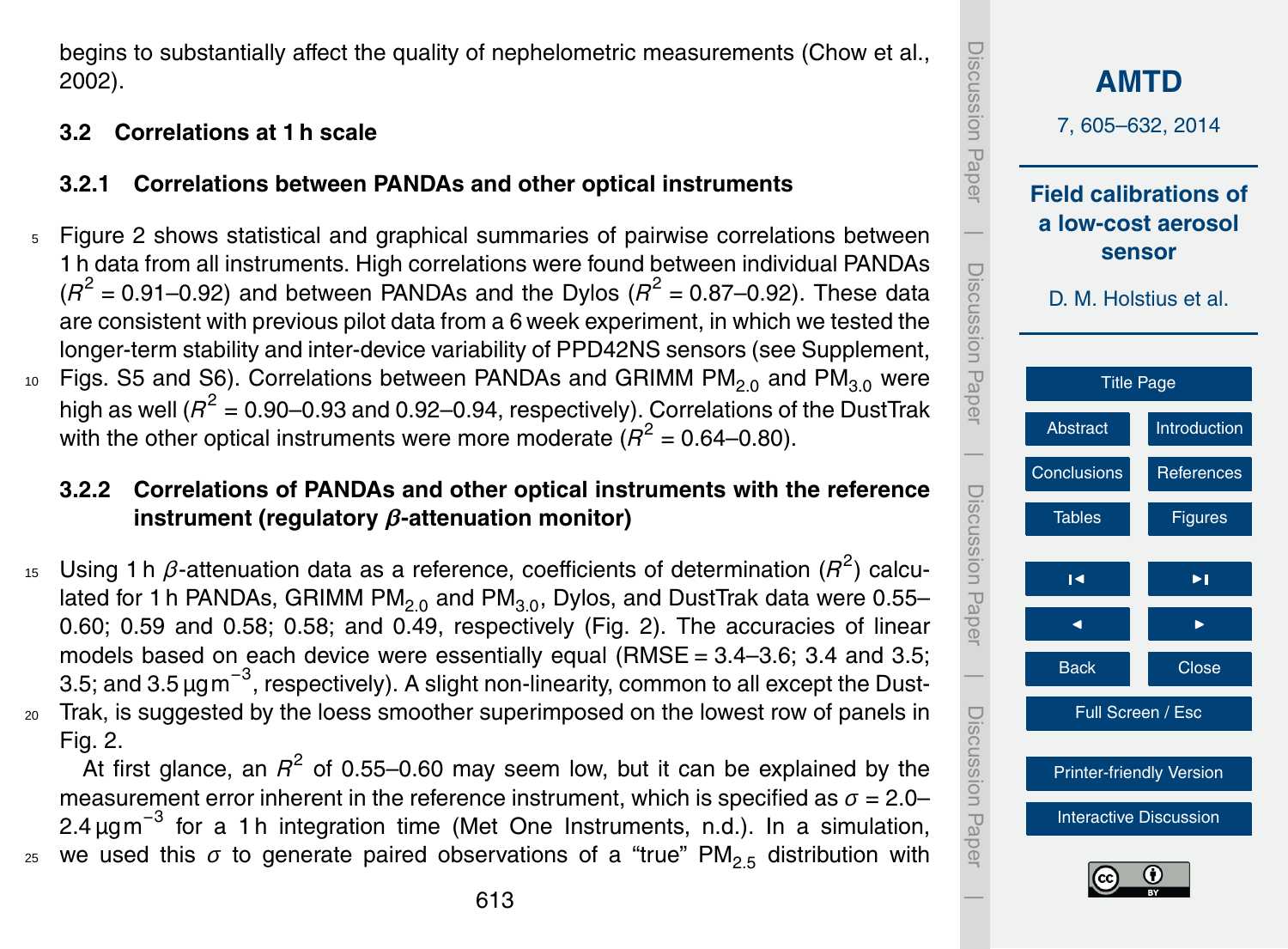independent Gaussian errors, and calculated a range of expected  $R^2$  estimates centered at 0.59 (95 % CI 0.50–0.67) (Fig. S7, Supplement). In other words, this is as correlated as one would expect 1 h measurements from two such reference instruments to be. Empirical data corroborated this expectation; although only one BAM-1020 is <sup>5</sup> in operation at the West Oakland site, Fig. 3 shows 3 weeks of contemporaneous 1 h data from a pair of colocated BAM-1020s at a nearby Air District site in Vallejo, 40 km away. The  $R^2$  for these 1 h  $\beta$ -attenuation measurements ( $R^2$  = 0.58) differs negligibly from (a) the simulated expectation, as well as the empirical  $\overline{R}^2$  between the BAM-1020 at West Oakland and (b) each of the three PANDAs, (c) the GRIMM, and (d) the Dylos.

10 (The DustTrak exhibited slightly less agreement,  $R^2$  = 0.49.)

#### **3.3 Effects of ambient light, temperature, and humidity**

Variations in light (*L*), temperature (*T* ), and relative humidity (RH) had negligible effects. Models of hourly data from the reference instrument (BAM), using only these variables as predictors, served as negative controls: absent any confounding, we should see no <sup>15</sup> associations. Indeed, Table 1a shows that variability in 1 h BAM data was not explained by *L* or *T* . Also, in a longer study (see Sect. 3.5), 24 h BAM data were uncorrelated with 24 h RH  $(R^2 = 0.02)$ . Since the BAM-1020 dries its intake air by heating, we conclude that the slight association ( $R^2$  = 0.24) observed between RH and BAM at 1 h timescales was due to a simple case of confounding: both  $PM_{2.5}$  and RH were generally elevated <sup>20</sup> at night.

Table 1b shows that variation in 1 h Shinyei data was also unexplained by *L* or *T* . As in the case of the BAM, there was a slight association with 1 h RH ( $R^2$  = 0.27), but this can also be attributed to confounding. And, when 24 h averages from a longer study (Sect. 3.5) were examined instead, there was negligible correlation ( $R^2$  = 0.05).

<sup>25</sup> Finally, Table 1c shows that the addition of 1 h RH resulted in a negligible increase in the proportion of variance explained ( $R^2$  = 0.59 vs. 0.58). Accordingly, we omitted *L*, *T*, and RH from subsequent models.

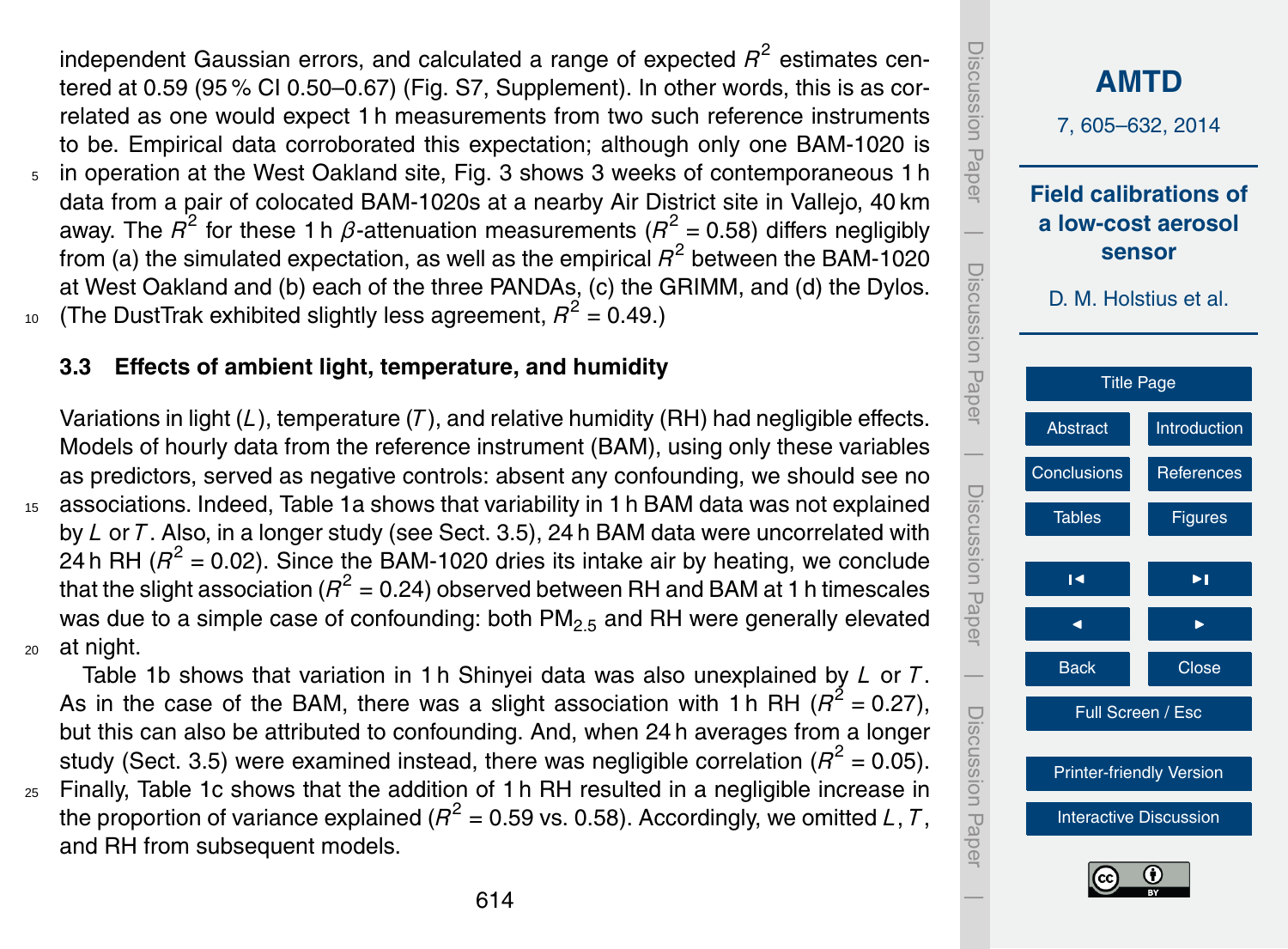## **3.4 Correlations at 24 h scale**

Following our initial observations with 1 h data, we conducted a longer-term deployment to examine 24 h averages (arithmetic means) at the same site from 1 August 2013 through 15 November 2013. Figure 4 shows a scatterplot of these 24 h data, superim-<sup>5</sup> posed by a linear regression fit by ordinary least squares. This linear model yielded an  $R^2$  of 0.72, an improvement compared to the  $R^2$  of 0.60 found with 1 h data from the previous study (Sect. 3.2).

## **4 Discussion**

#### **4.1 Findings**

- <sup>10</sup> Our overall objective was to determine whether a low-cost aerosol sensor like the PPD42NS could be used to generate adequately resolved measurements of urban  $PM<sub>2.5</sub>$ . Our first specific aim was to assess the utility of the PPD42NS by custombuilding portable instruments (the PANDAs platform) and comparing them to commercially available optical instruments. Given the substantial differences in cost (material
- <sup>15</sup> vs. retail), the agreement we observed between PANDAs and commercially available instruments was remarkably good (Figs. 1 and 2). In addition, PANDAs essentially matched the precision and accuracy (*R* 2 and RMSE, respectively) of these more expensive instruments in predicting hourly PM<sub>2.5</sub> from the reference instrument, a βattenuation monitor (Fig. 2). While commercially available instruments may perform <sup>20</sup> better in more extreme or varied environments, or in measuring other aerosols, or

when faster response times are desired, within the context of our 1 h data we found little, if any, practical difference.

Conditional on the success of our first aim, our second aim was to use 24 h  $PM_{2.5}$ data from our reference instrument (the Met One BAM-1020) to conduct a calibration <sup>25</sup> over a longer period of time, on health-relevant scales. During our 3 month deployment,

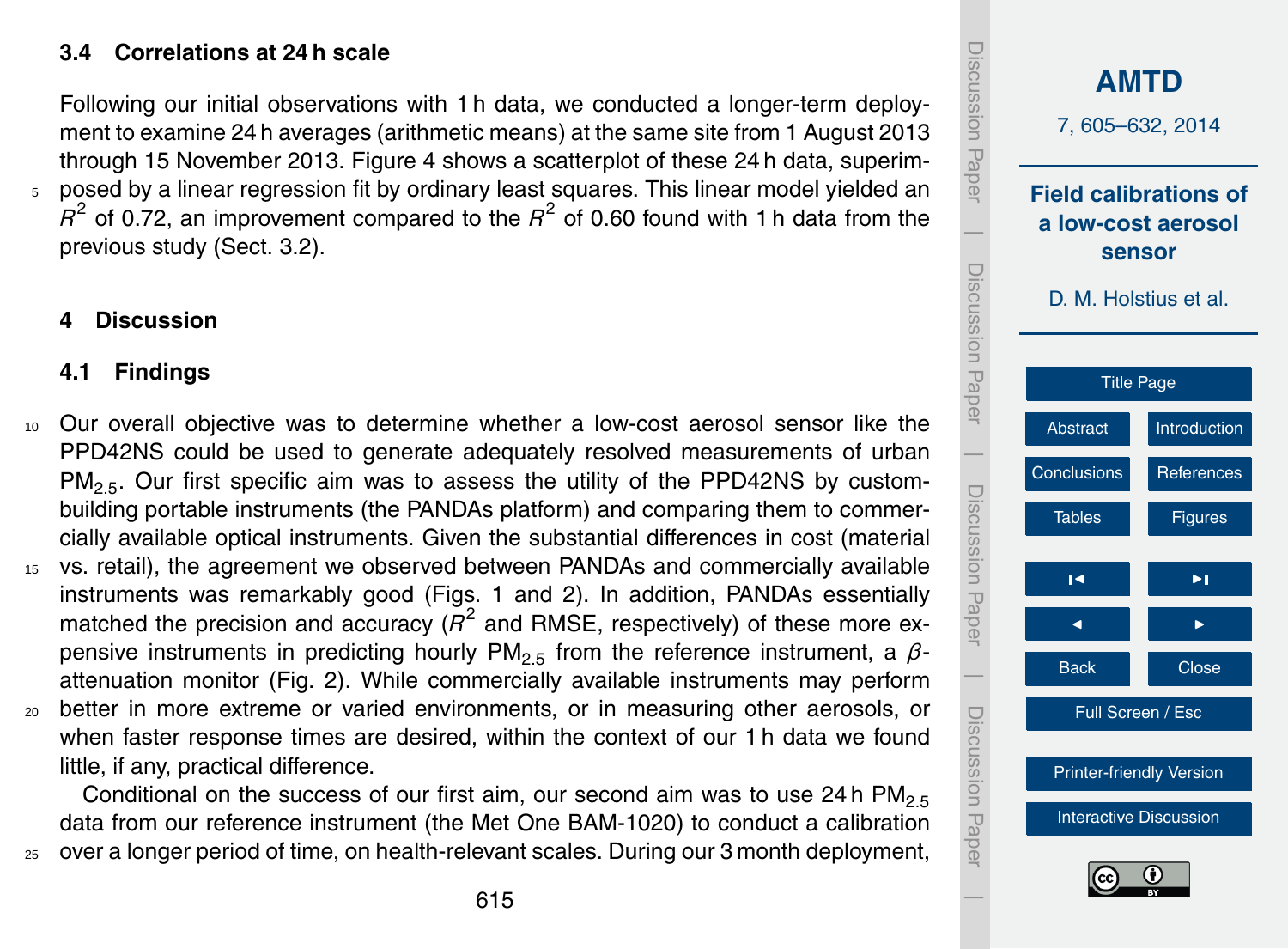24 h averages of reference measurements at the West Oakland site ranged from approximately 2–21  $\mu$ gm<sup>-3</sup> PM<sub>2.5</sub>, with a substantial amount of variability explained by a simple linear correction to the sensor data ( $R^2$  = 0.72). Obtaining this level of agreement with such a low-cost sensor suggests that, at least in urban areas with similar aerosols and concentrations, additional deployments and calibrations may help to usefully enhance the resolution of  $PM_{2.5}$  datasets. Moreover, the sensor's apparent effectiveness at resolving differences between relatively low 24 h concentrations suggests that it may be useful in more polluted regions, if can be shown to resist saturation and wear. For reference, the 24 h ambient  $PM<sub>2.5</sub>$  concentration standard has been set by 10 the US EPA (US EPA, 2012) at 35 μgm<sup>-3</sup>, while the World Health Organization has established a 24 h guideline (World Health Organization, 2005) of 25 µgm<sup>-3</sup>. Annual standards/guidelines set by the US EPA, WHO, and EU are now 12, 10, and 25  $\mu$ gm<sup>-3</sup>, respectively (European Union, 2008; US EPA, 2012; World Health Organization, 2005).

Exceedances of these health-related benchmarks frequently occur in many populous

15 cities and regions worldwide (Brauer et al., 2011).

## **4.2 Limitations and tradeoffs**

Two major limitations are relevant to the aim of this work, i.e. increasing the availability of PM<sub>2.5</sub> data through the use of lower-cost sensors. The first has to do with calibration requirements. In the United States, the reference instrument we selected <sup>20</sup> for calibration carries FEM (Federal Equivalent Method) status for 24 h measurements of PM<sub>2.5</sub> (though not for 1 h measurements). Observational calibration, of the kind we employed, requires access to a site that is sufficiently close to such an instrument for a sufficient length of time; these parameters are conditional on the desired quality of the calibration, which is in turn conditional on the evidentiary standards that the result-

<sup>25</sup> ing data need to meet. This kind of calibration has particular importance in the domain of  $PM<sub>2.5</sub>$  measurement. While bottled standards are available to calibrate many gas instruments, the creation and circulation of  $PM<sub>2.5</sub>$  transfer standards is problematic. The

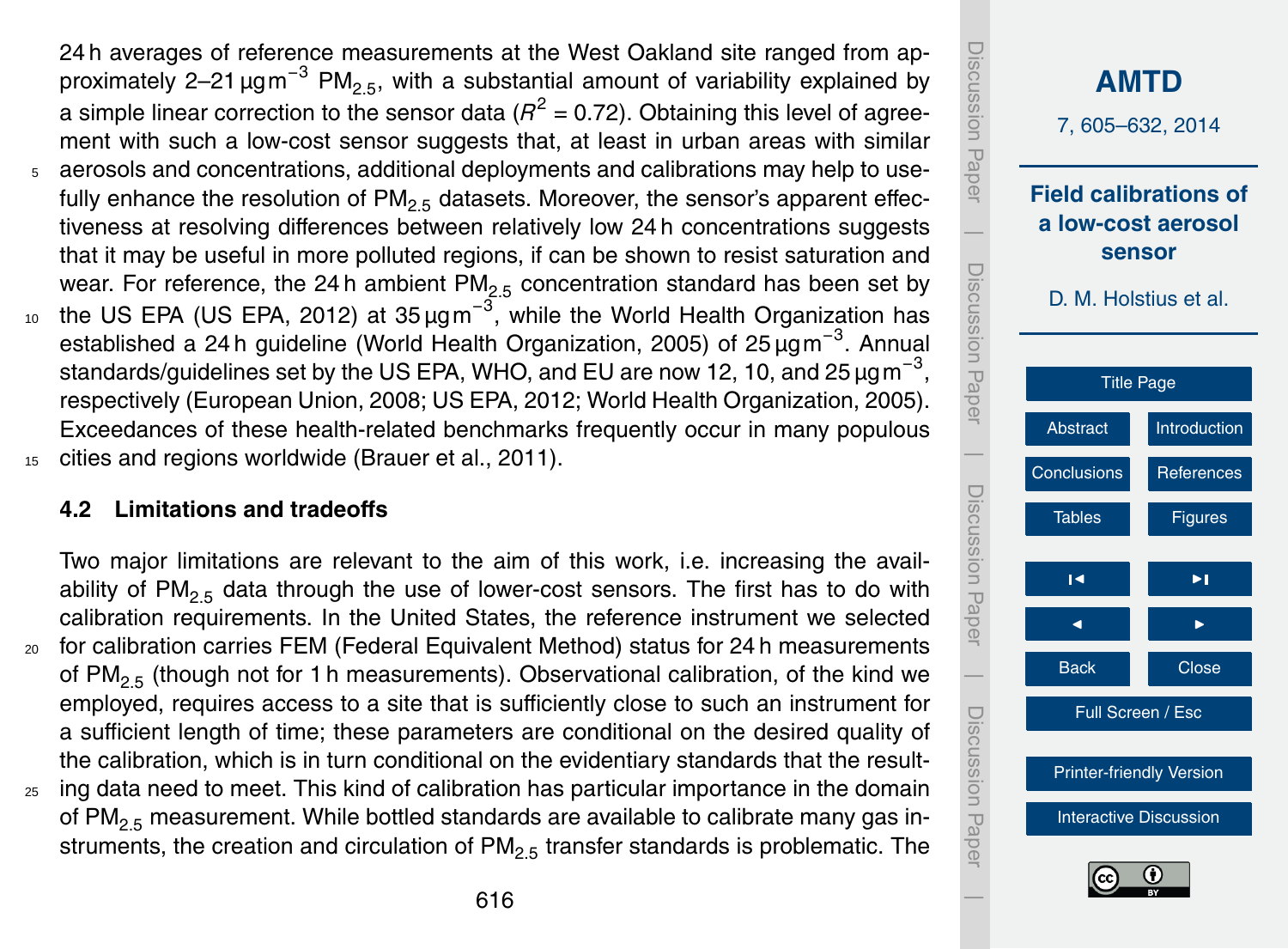composition of  $PM<sub>2.5</sub>$  is not universal, and it is impractical to create stable atmospheric suspensions of the PM<sub>2.5</sub> mixtures to which urban populations are actually exposed. At the same time, the key parameters for calibration by co-location (closeness and duration) are bounded by serious practical and logistical constraints, including scarci-

<sup>5</sup> ties of time and trusted personnel. Working out these boundaries and relationships is an interesting and important task that is beyond the scope of this paper. For practical purposes, it seems possible that at least some professional air quality managers, urban planners, community-based organizations, and academics could coordinate colocation campaigns with relatively few resources, thereby developing calibration curves <sup>10</sup> specific to neighborhoods and aerosols of interest.

The second limitation is intrinsic to the use of optical techniques as proxies for gravimetric measurements. When a difference in measured values is observed, one cannot be certain whether it is attributable to a difference in the total mass, size distribution, or optical properties – or some combination of all three – of the measured aerosols (Wat-

- <sup>15</sup> son et al., 1998; Wilson et al., 2002). Conversely, a lack of difference can obscure real differences in submicron or ultrafine particle concentrations, or in other aerosol properties, such as composition or size distribution, that may have real toxicological significance (Lighty et al., 2000; Wilson and Suh, 1997). Ambient aerosols typically have a trimodal size distribution, with a certain proportion of the respirable mass, and a much
- <sup>20</sup> higher proportion of the total count, distributed in such submicron or "accumulationmode" particles (John, 2011; Whitby, 1978). In urban atmospheres, these particles can generally be traced to emissions from internal combustion engines. They are more likely to deposit in the deep lungs or be absorbed through the nasal cavity, and are thus of considerable public health concern (Lighty et al., 2000). The error from these
- $25$  technical limitations can be approximately bounded, however, and a rough 95 % bound on the uncertainty associated with nephelometric estimates of  $PM_{2.5}$  has been estimated (Molenar, 2003) as  $\pm 40$ %, close to that associated with replicate gravimetric analyses (Lighty et al., 2000).

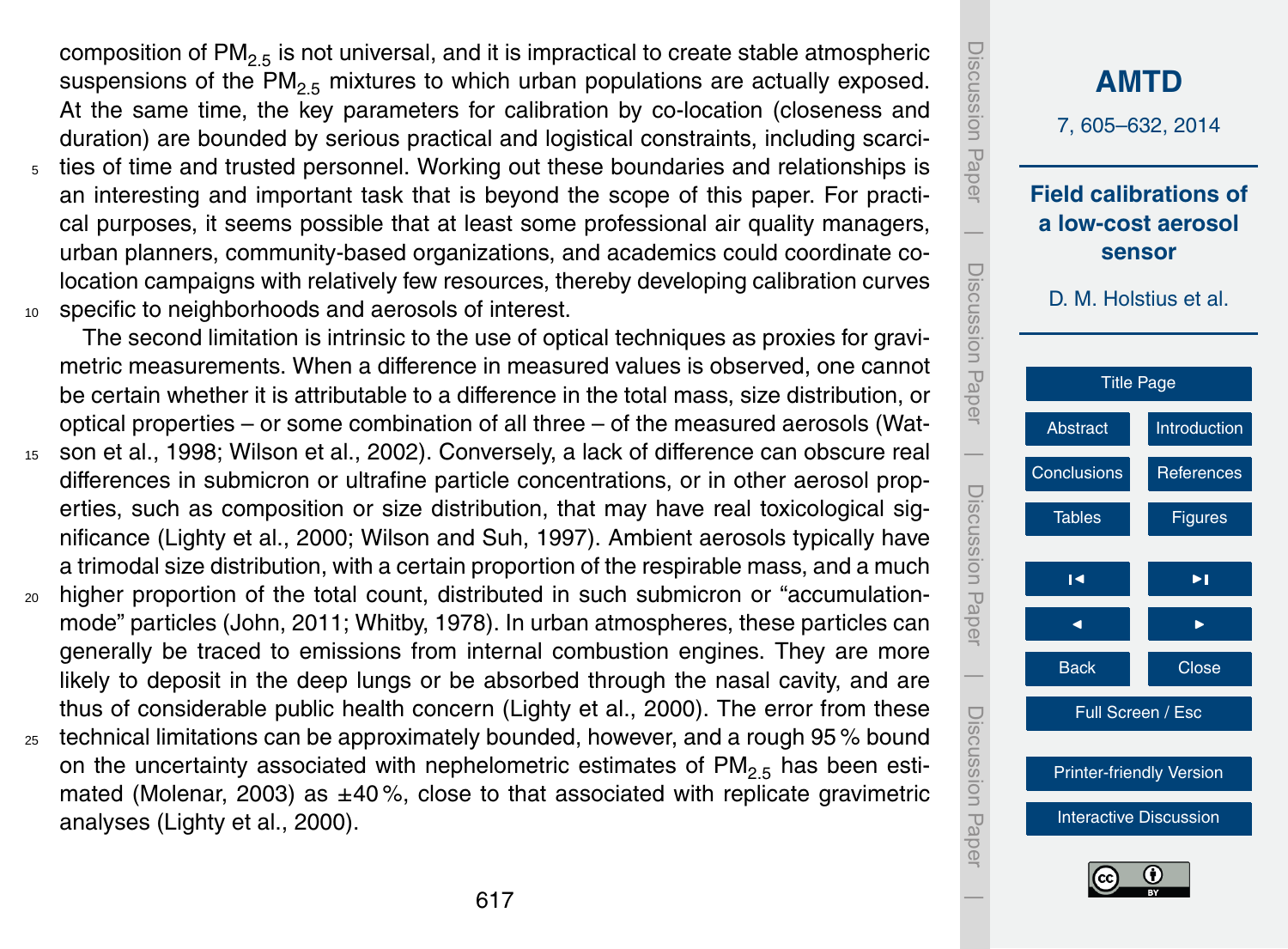<span id="page-13-0"></span>Continuing work with more sensors under varying environmental and experimental conditions will be needed to more precisely characterize the influence of variations between low-cost optical aerosol sensors, aerosols, and operating conditions. However, it is instructive to compare the expected magnitude cited above  $(\pm 40\%)$  with the  $5<sub>5</sub>$  specified variance of the *β*-attenuation method (2 $σ = 4.0$ –4.8 μgm<sup>-3</sup> for 1 h integration times) and the accuracy of our predictive PM<sub>2.5</sub> models (RMSE = 3.4–3.6 µg m<sup>−3</sup>, again for 1 h estimates). When true concentrations are in the range of 2–25  $\mu$ gm<sup>−3</sup>, then in absolute terms these errors are roughly comparable. More importantly, measurement error of 1–10 µgm<sup>-3</sup> may be much less than the error associated with interpolations of <sup>10</sup> sparse data from a few expensive instruments. This leads to the consideration of trade-

offs in methodology – or, from a complementary perspective, to the optimal design of hybrid approaches (National Research Council, 2012).

For exposure scientists, a larger number of less precise instruments may be especially useful in studies where both intra-subject and between-subject variability cannot

- <sup>15</sup> be adequately sampled with a smaller number of higher-quality monitors, for example in monitoring household kitchens burning solid fuels (McCracken et al., 2009). In community monitoring or near-roadway contexts, a dense network or gradient with deliberate oversampling could provide high-quality estimates of spatiotemporally resolved concentrations. More flexible saturation monitoring, based on less expensive and more
- <sup>20</sup> portable instruments, could also respond more readily to changing land use, enable more timely empirical verifications of emission-reduction policies, facilitate rapid responses to natural or accidental releases of observed aerosols, and support more efficient screening campaigns for urban "hot spots", with follow-up measurements made by reference techniques.

#### <sup>25</sup> **5 Future work and conclusion**

The next steps of our work involve the continuing deployment of a larger number of aerosol sensors within the context of an established neighborhood-scale multi-pollutant

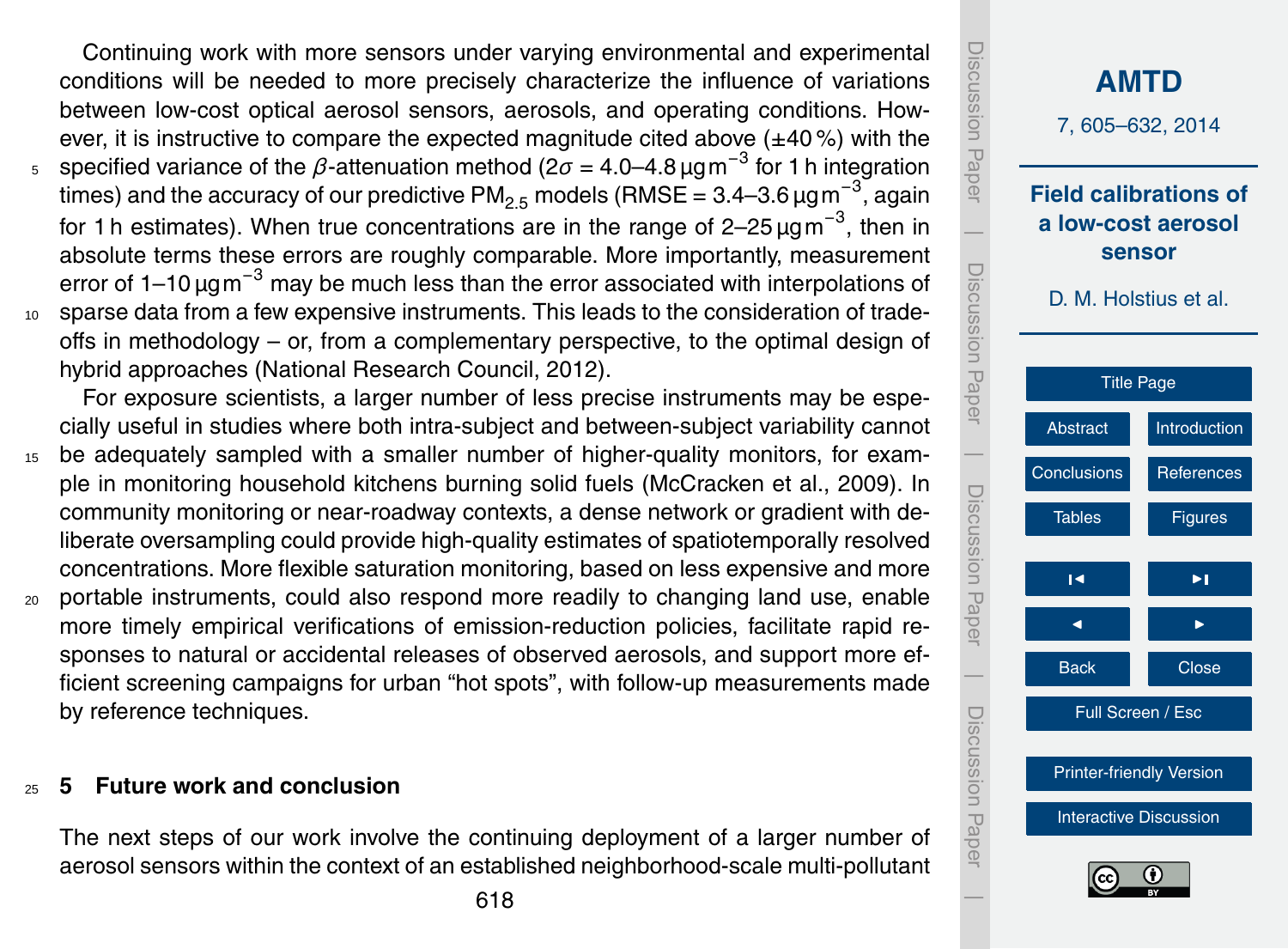network in the Bay Area (Teige et al., 2011), the coverage of which overlaps with neighborhoods identified by the Bay Area AQMD over the past decade as having high levels of air pollution and vulnerable populations (BAAQMD, 2014). It complements efforts by other scientists to develop and refine emission inventories, screening methods, and

- <sup>5</sup> exposure assessments. It is also germane to the relatively new phenomenon of "citizen scientists" constructing and using their own low-cost air pollution instrumentation (Demuth et al., 2013; Smith and Clark, 2013) as well as to recent efforts to support this kind of innovation and to integrate it with established pollutant monitoring infrastructures (CITI-SENSE, 2012; US EPA, 2013). It is informed by the work of research-
- <sup>10</sup> engineers in related fields, including atmospheric science (Mead et al., 2013; Teige et al., 2011), networked sensor calibration (Hasenfratz et al., 2012; Balzano, 2007; Xiang et al., 2012) and mobile/participatory air quality sensing (Aoki et al., 2009; DiSalvo et al., 2012; Dutta et al., 2009; Honicky et al., 2008; Jiang et al., 2011; Mun et al., 2009; Nikzad et al., 2012; Paulos et al., 2007; Willett et al., 2010; Zappi et al., 2012).
- <sup>15</sup> Finally, it suggests new prospects for collaborative environmental health research with community residents. Community-engaged participatory research projects have deployed fixed-site monitors (Brugge et al., 2010; Hedges, 2002; Loh et al., 2002) and surveyed intra-urban variations in  $PM_{2.5}$  using portable nephelometers (Kinney et al., 2000; Pastor Jr. et al., 2010). Our data indicate that device-specific and site-specific cal-
- <sup>20</sup> ibrations may help low-cost sensors yield data of comparable quality. To increase the value of collected data, protocols for calibration might be profitably incorporated into research on user interfaces and scaffolding (Willett et al., 2010) for non-professional users and groups interested in gathering, organizing, and collectively interpreting localized air quality measurements.
- <sup>25</sup> Despite their limitations, trends in the development and deployment of low-cost air pollution monitoring technologies are likely to continue (Snyder et al., 2013). A significant but little-explored vein of research concerns the impacts that a proliferation of lowcost air quality instrumentation will have on structures of participation in air pollution monitoring and air quality management (cf. Harrison, 2011; Ottinger, 2009). Although

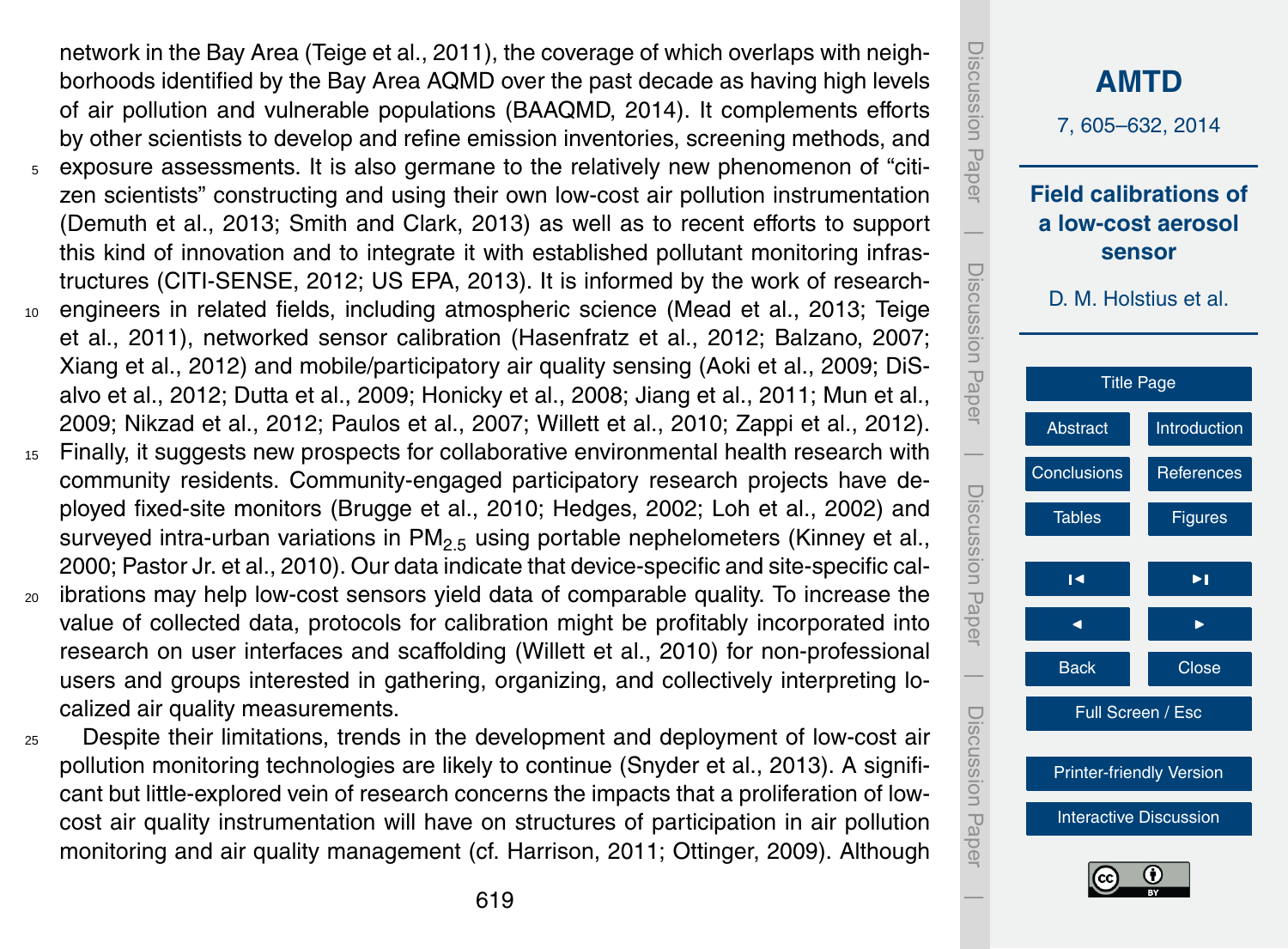collaborations between new and established stakeholders may improve mutual awareness and engagement, the manner in which new monitoring data generated from lowcost instrumentation should be incorporated into regulatory decision-making remains an important open question.

## <sup>5</sup> **Supplementary material related to this article is available online at [http://www.atmos-meas-tech-discuss.net/7/605/2014/](http://www.atmos-meas-tech-discuss.net/7/605/2014/amtd-7-605-2014-supplement.pdf) [amtd-7-605-2014-supplement.pdf.](http://www.atmos-meas-tech-discuss.net/7/605/2014/amtd-7-605-2014-supplement.pdf)**

*Acknowledgements.* We gratefully acknowledge the SF Bay Area AQMD and UC Berkeley CITRIS for their institutional support of this work, and thank Phil Martien, Virginia Lau, Glen <sup>10</sup> Colwell, and Rob Schusteritsch for generously facilitating access to the West Oakland monitoring site. Kathie Hammond and Michael Jerrett graciously loaned us equipment and facilities. Tracy Allen, a longtime expert in low-cost sensing, has been a steady source of insight and advice. We are also indebted to Chris Nafis, who originally called attention to the prospects of the Shinyei PPD42NS via blog posts and public correspondence. Early development and <sup>15</sup> pilot studies benefited from the diligent work of Ben Weia, a visiting undergraduate from Rice

University. Finally, we are grateful to Hilary Ong, who put prototypes through extensive trials, and to the volunteers who assembled PANDAs: Aaron Bestick, Dave Bauer, Victor Shia, Posu Yan, Daniel Wu, Cristen Torrey, Eunice Lee, Nick Lam, Amanda Northcross, Hilary Ong, and Drew Hill. Helpful comments on initial drafts were provided by Anna Mebust, Benjamin Nault, <sup>20</sup> Holly Maness, Andrew Hooker, Jill Teige, Ron Cohen and Rachel Morello-Frosch.

All the authors have seen and approved the manuscript and declare no conflict of interest. No compensation or incentives have been furnished by the manufacturers or distributors of any reference equipment or any components of our instrumentation.

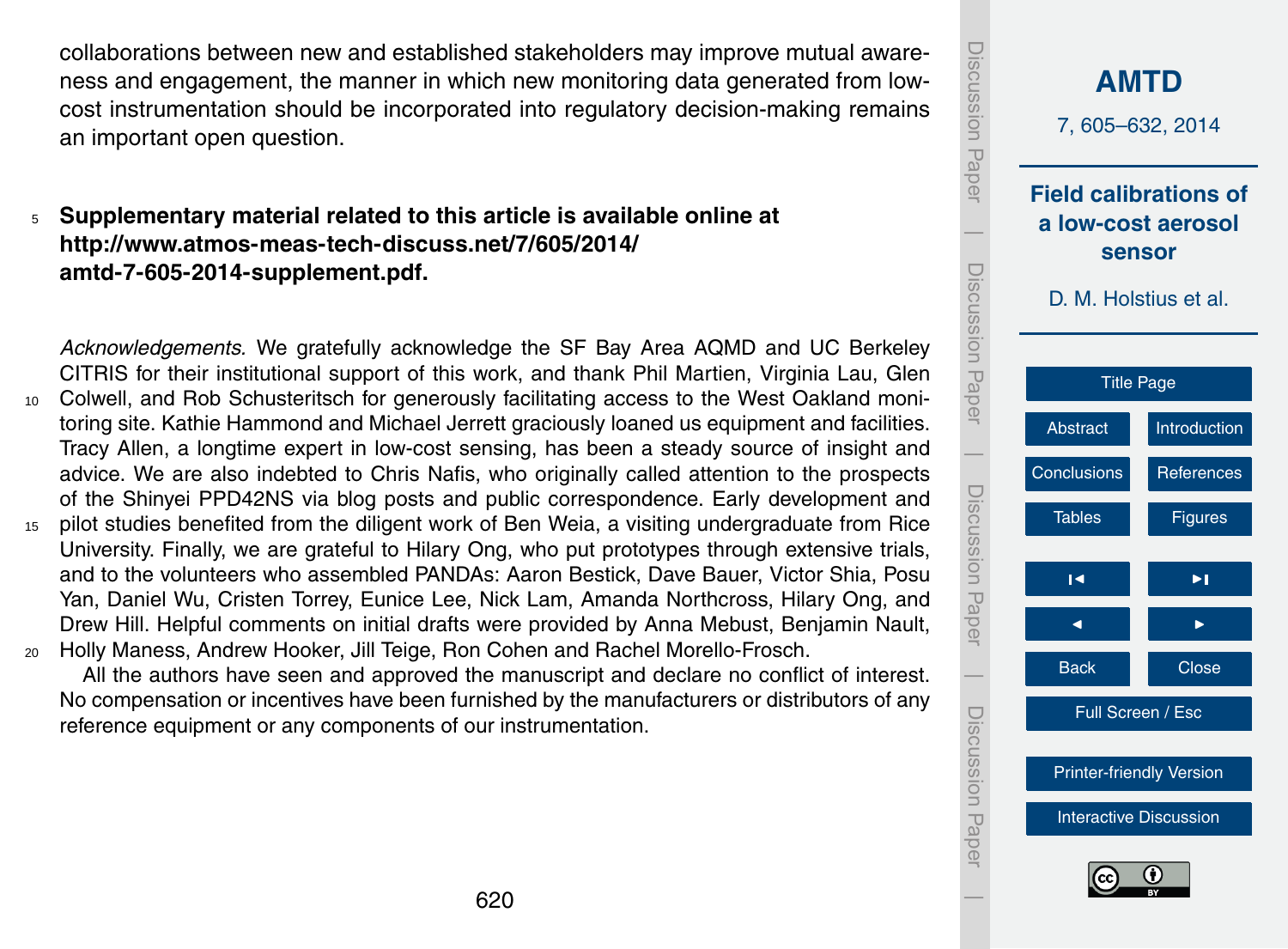#### <span id="page-16-0"></span>**References**

- Aoki, P. M., Honicky, R. J., Mainwaring, A., Myers, C., Paulos, E., Subramanian, S., and Woodruff, A.: A Vehicle for Research: Using Street Sweepers to Explore the Landscape of Environmental Community Action, CHI 2009, Boston, Massachusetts, USA, 2009.
- <sup>5</sup> BAAQMD: The Community Air Risk Evaluation (CARE) program, Bay Area Air Quality Management District, 2014.
	- Balzano, L.: Addressing fault and calibration in wireless sensor networks, University of California, Los Angeles, 2007.

Brauer, M., Amann, M., Burnett, R. T., Cohen, A., Dentener, F., Ezzati, M., Henderson, S. B.,

- <sup>10</sup> Krzyzanowski, M., Martin, R. V., Van Dingenen, R., van Donkelaar, A., and Thurston, G. D.: Exposure assessment for estimation of the global burden of disease attributable to outdoor air pollution, Environ. Sci. Technol., 46, 652–660, doi[:10.1021/es2025752,](http://dx.doi.org/10.1021/es2025752) 2011.
	- Brugge, D., Rivera-Carrasco, E., Zotter, J., and Leung, A.: Community-based participatory research in Boston's neighborhoods: a review of asthma case examples, Arch. Environ. Occup.
- <sup>15</sup> H., 65, 38–44, doi[:10.1080/19338240903390214,](http://dx.doi.org/10.1080/19338240903390214) 2010.
	- Budde, M., Busse, M., and Beigl, M.: Investigating the use of commodity dust sensors for the embedded measurement of particulate matter, Conference on Networked Sensing Systems (INSS), 6240545, 2012.

Burkart, J., Steiner, G., Reischl, G., Moshammer, H., Neuberger, M., and Hitzen-

<sup>20</sup> berger, R.: Characterizing the performance of two optical particle counters (Grimm OPC1.108 and OPC1.109) under urban aerosol conditions, J. Aerosol Sci., 41, 953–962, doi[:10.1016/j.jaerosci.2010.07.007,](http://dx.doi.org/10.1016/j.jaerosci.2010.07.007) 2010.

Chow, J. C., Engelbrecht, J. P., Watson, J. G., Wilson, W. E., Frank, N. H., and Zhu, T.: Designing monitoring networks to represent outdoor human exposure, Chemosphere, 49, 961–978,  $25$  2002.

Chowdhury, Z., Edwards, R. D., Johnson, M., Naumoff Shields, K., Allen, T., Canuz, E., and Smith, K. R.: An inexpensive light-scattering particle monitor: field validation, J. Environ. Monitor., 9, 1099–1106, doi[:10.1039/b709329m,](http://dx.doi.org/10.1039/b709329m) 2007.

CITI-SENSE: Development of sensor-based Citizens' Observatory Community for improving <sup>30</sup> quality of life in cities, 7th EC RTD Framework Program, contract No. 308524, 2012.

Demuth, D., Nuest, D., Bröring, A., and Pebesma, E.: The AirQuality SenseBox, EGU General Assembly Conference Abstracts, 5146, 2013.

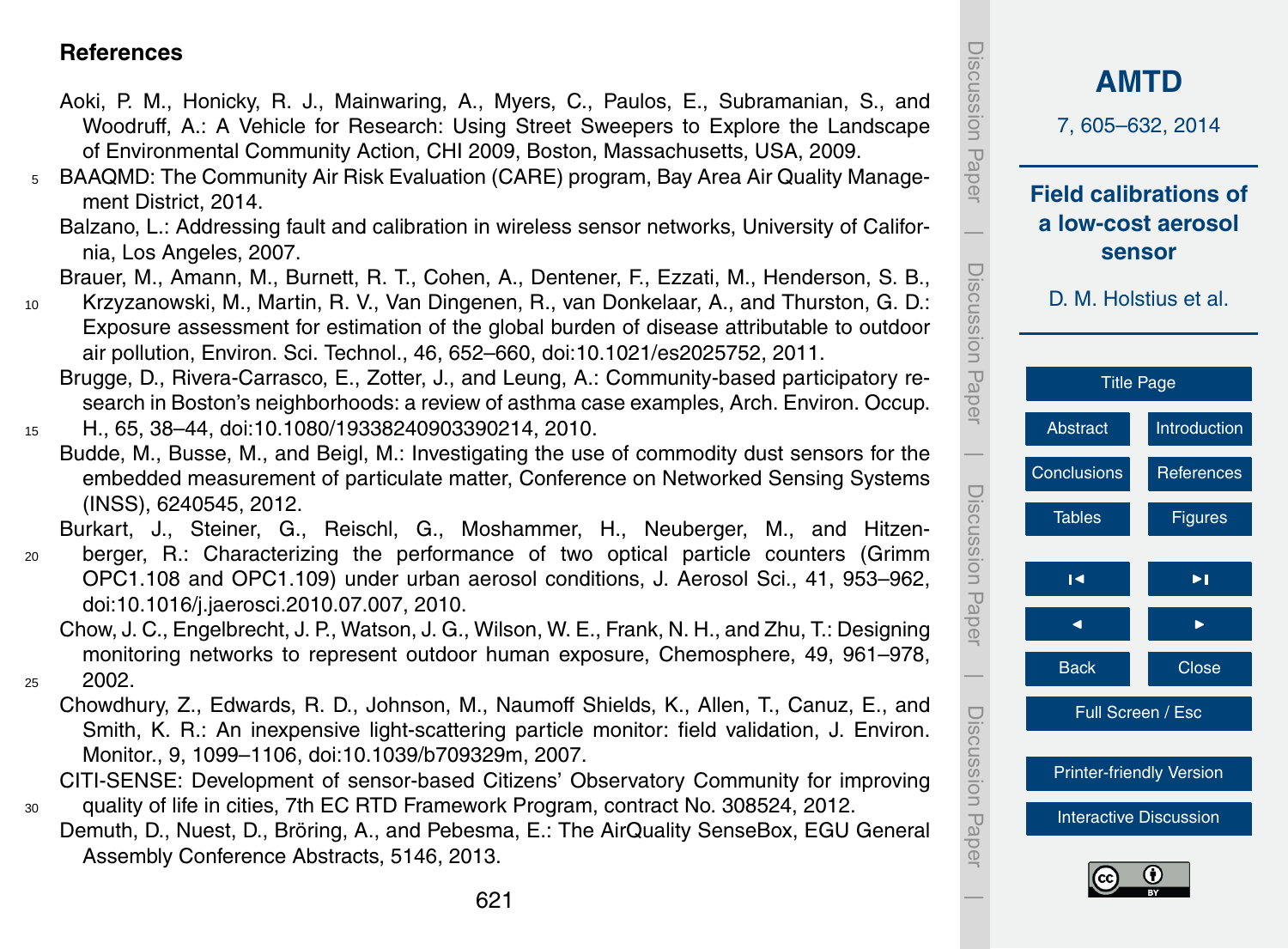- DiSalvo, C., Louw, M., Holstius, D., Nourbakhsh, I., and Akin, A.: Toward a public rhetoric through participatory design: critical engagements and creative expression in the Neighborhood Networks Project, Des. Issues, 28, 48–61, doi[:10.1162/DESI\\_a\\_00161,](http://dx.doi.org/10.1162/DESI_a_00161) 2012.
- Dutta, P., Aoki, P. M., Kumar, N., Mainwaring, A., Myers, C., Willett, W., and Woodruff, A.: Com-<sup>5</sup> mon Sense: Participatory urban sensing using a network of handheld air quality monitors,
	- ACM Conference on Embedded Networked Sensor Systems, Berkeley, CA, 2009.
	- Edwards, R. D., Smith, K. R., Kirby, B., Allen, T., Litton, C. D., and Hering, S.: An inexpensive dual-chamber particle monitor: laboratory characterization, J. Air Waste Manage., 56, 789– 799, 2006.
- <sup>10</sup> European Union: Directive 2008/50/EC of the European Parliament and of the Council of 21 May 2008 on ambient air quality and cleaner air for Europe, 1–44, 2008.
	- Fujita, E. M. and Campbell, D.: West Oakland Monitoring Study, Desert Research Institute, 1–115, 2010.
	- Fujita, E. M., Campbell, D. E., Patrick Arnott, W., Lau, V., and Martien, P. T.: Spatial variations of
- <sup>15</sup> particulate matter and air toxics in communities adjacent to the Port of Oakland, J. Air Waste Manage., 63, 1399–1411, doi[:10.1080/10962247.2013.824393,](http://dx.doi.org/10.1080/10962247.2013.824393) 2013.
- Gonzalez, P., Minkler, M., Garcia, A., Gordon, M., Garzón, C., Palaniappan, M., Prakash, S., and Beveridge, B.: Community-based participatory research and policy advocacy to reduce diesel exposure in West Oakland, California, Am. J. Public Health, 101, S166–S175, <sup>20</sup> doi[:10.2105/AJPH.2010.196204,](http://dx.doi.org/10.2105/AJPH.2010.196204) 2011.
	- Harrison, J. L.: Parsing "participation" in action research: navigating the challenges of lay involvement in technically complex participatory science projects, Soc. Natur. Resour., 24, 702–716, doi[:10.1080/08941920903403115,](http://dx.doi.org/10.1080/08941920903403115) 2011.
- Hasenfratz, D., Saukh, O., and Thiele, L.: On-the-fly calibration of low-cost gas sensors, Con-<sup>25</sup> ference on Wireless Sensor Networks (EWSN), 2012.
	- Hedges, S.: Planning and implementing a real-time air pollution monitoring and outreach program for your community, US EPA National Risk Management Research Laboratory, 2002. Honicky, R., Brewer, E., Paulos, E., and White, R.: N-smarts: networked suite of mobile atmospheric real-time sensors, ACM SIGCOMM workshop on Networked systems for developing
- <sup>30</sup> regions, 2008.
	- Jerrett, M., Arain, A., Kanaroglou, P., Beckerman, B., Potoglou, D., Sahsuvaroglu, T., Morrison, J., and Giovis, C.: A review and evaluation of intraurban air pollution exposure models, J. Expo. Anal. Env. Epid., 15, 185–204, 2005.

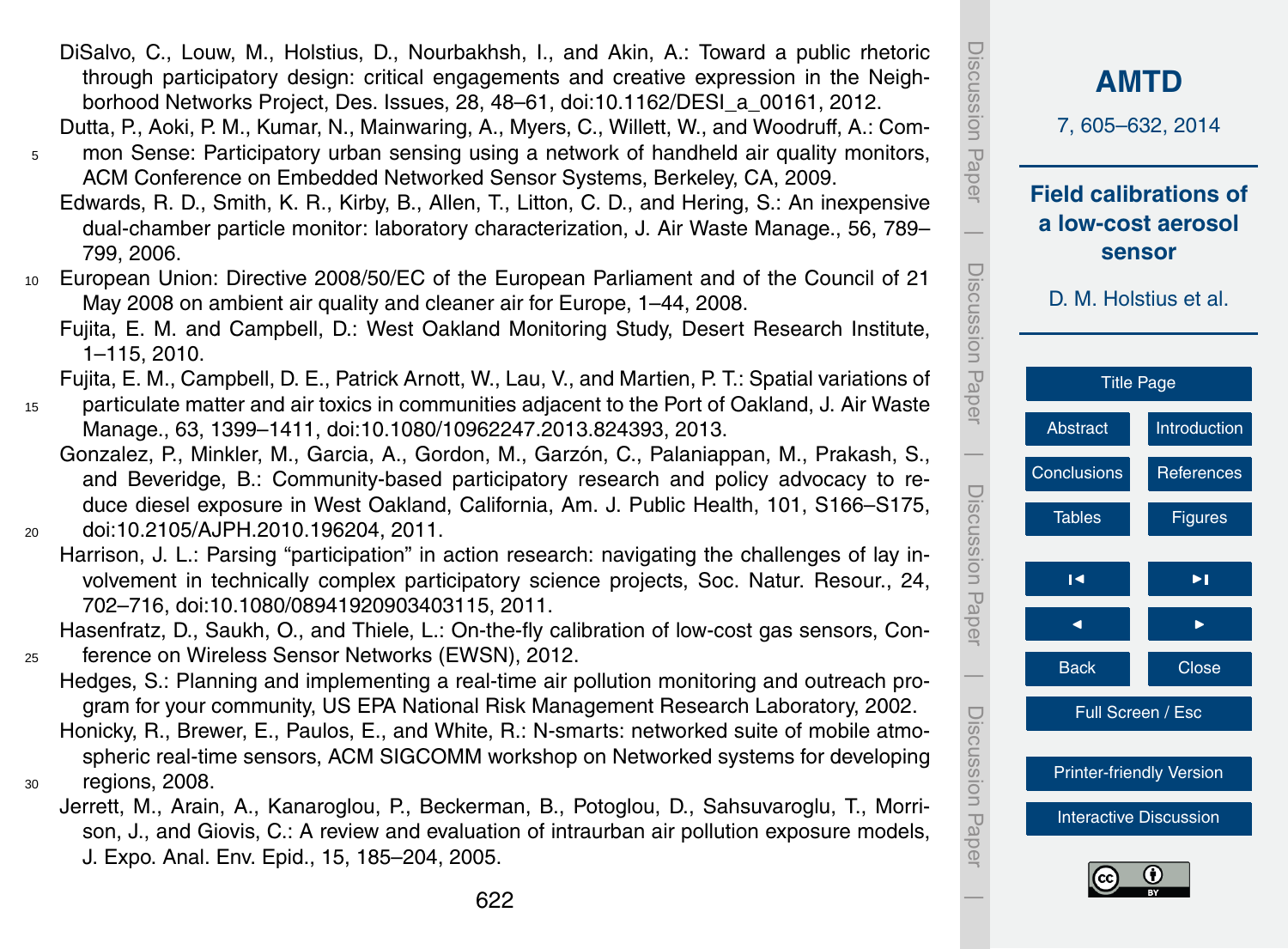623

- John, W.: Size distribution characteristics of aerosols, in: Aerosol Measurement: Principles, Techniques, and Applications, 3rd Edn., edited by: Kulkarni, P., Baron, P. A., and Willeke, K., John Wiley and Sons, 41–54, 2011.
- Kinney, P. L., Aggarwal, M., Northridge, M. E., Janssen, N. A., and Shepard, P. M.: Airborne <sup>5</sup> concentrations of PM(2.5) and diesel exhaust particles on Harlem sidewalks: a community
	- based pilot study, Environ. Health Persp., 108, 213–218, 2000. Lighty, J. S., Veranth, J. M., and Sarofim, A. F.: Combustion aerosols: factors governing their size and composition and implications to human health, J. Air Waste Manage., 50, 1522– 1565, 2000.
- <sup>10</sup> Lim, S. S., Vos, T., Flaxman, A. D., et al.: A comparative risk assessment of burden of disease and injury attributable to 67 risk factors and risk factor clusters in 21 regions, 1990–2010: a systematic analysis for the Global Burden of Disease Study 2010, Lancet, 380, 2224– 2260, 2012.

Litton, C. D., Smith, K. R., Edwards, R., and Allen, T.: Combined optical and ionization mea-

- <sup>15</sup> surement techniques for inexpensive characterization of micrometer and submicrometer aerosols, Aerosol Sci. Technol., 38, 1054–1062, doi[:10.1080/027868290883333,](http://dx.doi.org/10.1080/027868290883333) 2004.
	- Loh, P., Sugerman-Brozan, J., Wiggins, S., Noiles, D., and Archibald, C.: From asthma to AirBeat: community-driven monitoring of fine particles and black carbon in Roxbury, Massachusetts, Environ. Health Persp., 110, 297–301, 2002.
- <sup>20</sup> McCracken, J. P., Schwartz, J., Bruce, N., Mittleman, M., Ryan, L. M., and Smith, K. R.: Combining individual- and group-level exposure information: child carbon monoxide in the Guatemala woodstove randomized control trial, Epidemiology, 20, 127–136, doi[:10.1097/EDE.0b013e31818ef327,](http://dx.doi.org/10.1097/EDE.0b013e31818ef327) 2009.

Mead, M. I., Popoola, O. A. M., Stewart, G. B., Landshoff, P., Calleja, M., Hayes, M., Bal-

<sup>25</sup> dovi, J. J., McLeod, M. W., Hodgson, T. F., Dicks, J., Lewis, A., Cohen, J., Baron, R., Saffell, J. R., and Jones, R. L.: The use of electrochemical sensors for monitoring urban air quality in low-cost, high-density networks, Atmos. Environ., 70, 186–203, doi[:10.1016/j.atmosenv.2012.11.060,](http://dx.doi.org/10.1016/j.atmosenv.2012.11.060) 2013.

Molenar, J. V.: Theoretical analysis of  $PM_{2.5}$  mass measurements by nephelometry, IMPROVE <sup>30</sup> Project, 1–21, 2003.

Mun, M., Reddy, S., Shilton, K., Yau, N., Burke, J., Estrin, D., Hansen, M., Howard, E., West, R., and Boda, P.: PEIR, the personal environmental impact report, as a platform for participatory sensing systems research, MobiSys, 2009.

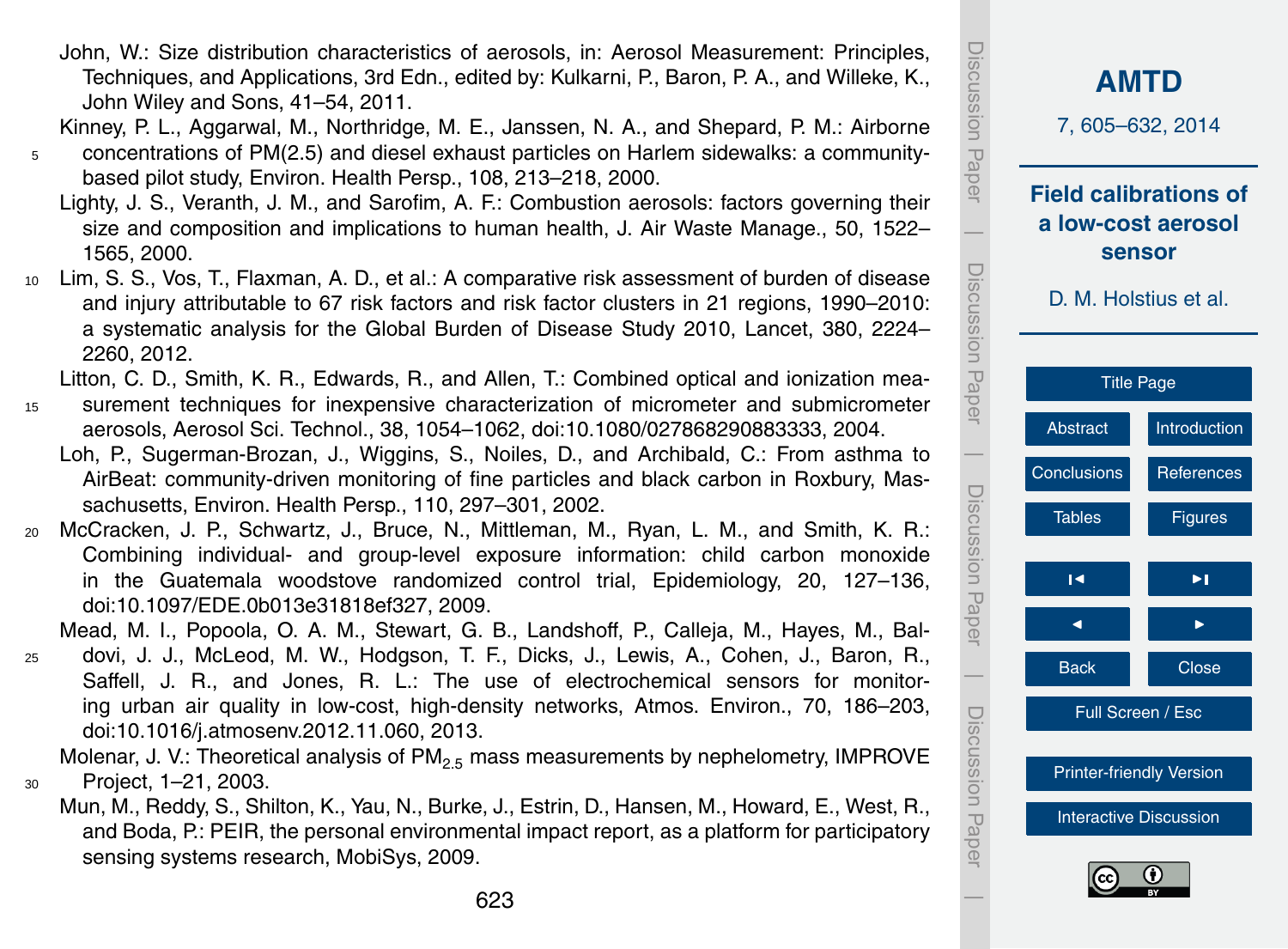nity, California Air Resources Board, 2008.

Spontaneous Generations, 3, 55–67, doi[:10.4245/sponge.v3i1.6115,](http://dx.doi.org/10.4245/sponge.v3i1.6115) 2009

Decision-Making, California Air Resources Board (Report No. 04-308), 2010.

[//www.howmuchsnow.com/arduino/airquality/](http://www.howmuchsnow.com/arduino/airquality/) (last access: 1 October 2012), 2012.

The National Academies Press, Washington DC, 2012.

of Exposure Science (ISES), Seattle, WA, 2012.

Wireless Health, 2012.

Reid, S. B.: Documentation of emission estimation techniques for sources of diesel particulate

- <sup>25</sup> matter (DPM) associated with truck-based businesses and construction projects in West Oakland, California (Contract No. 2006-144) (STI-907006-3174-TM), Sonoma Technology, Inc, 2007.
	- [S](http://www.sca-shinyei.com/pdf/PPD42NS.pdf)hinyei Corp.: Specification Sheet of Particle Sensor Model PPD42NS, available at: [http://www.](http://www.sca-shinyei.com/pdf/PPD42NS.pdf) [sca-shinyei.com/pdf/PPD42NS.pdf](http://www.sca-shinyei.com/pdf/PPD42NS.pdf) (last access: 17 January 2014), 2010.
- <sup>30</sup> Smith, K. R.: Development of the UCB-L Particle Monitor for Future California Applications in Environmental Justice, University of California, Berkeley, 2011.



 $\overline{\phantom{a}}$ 

[Interactive Discussion](http://www.atmos-meas-tech-discuss.net/7/605/2014/amtd-7-605-2014-discussion.html)

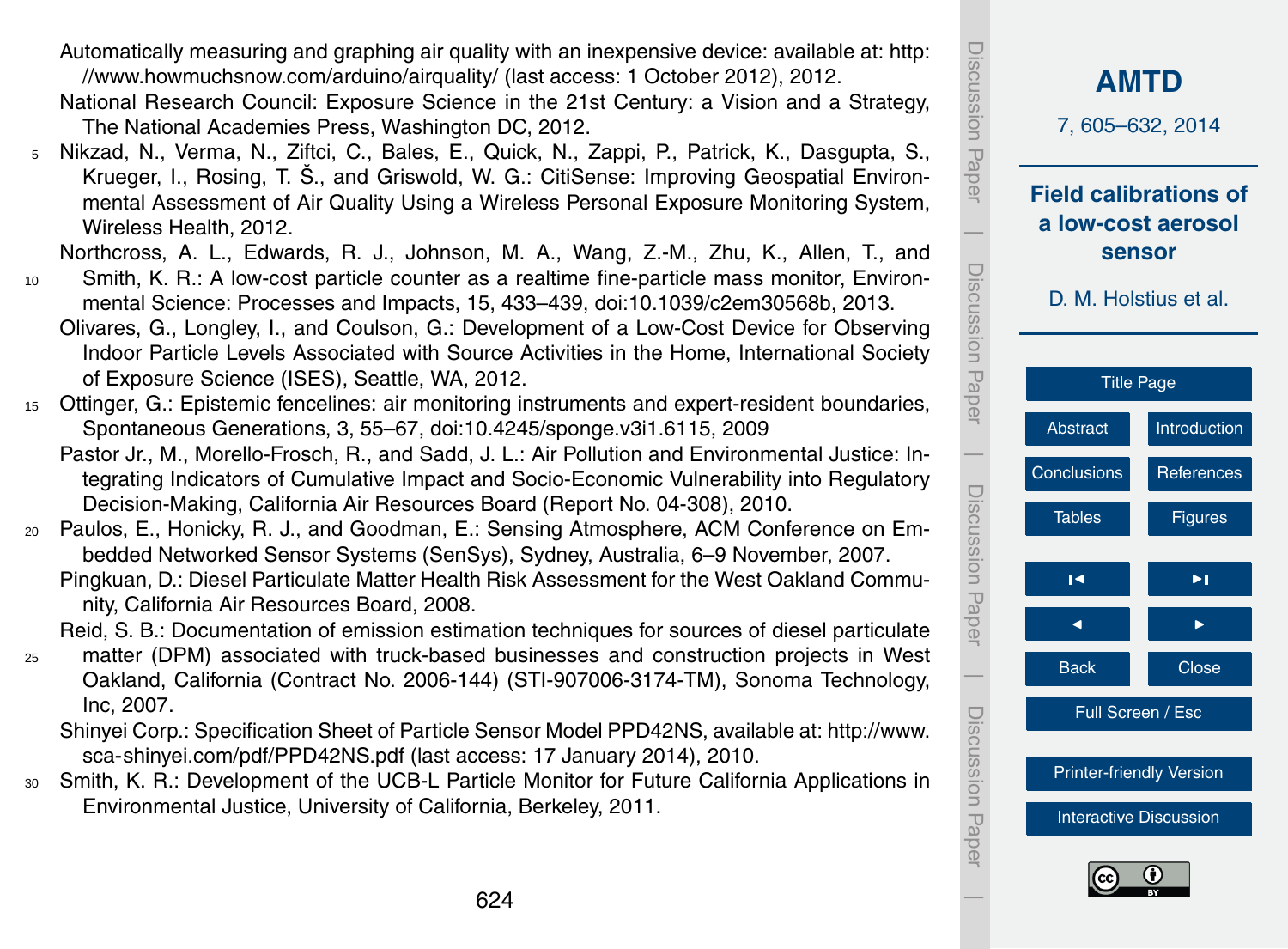625

Snyder, E. G., Watkins, T. H., Solomon, P. A., Thoma, E. D., Williams, R. W., Hagler, G. S. W., Shelow, D., Hindin, D. A., Kilaru, V. J., and Preuss, P. W.: The changing paradigm of air pollution monitoring, Environ. Sci. Technol., 47, 11369–11377, 2013.

Teige, V. E., Havel, E., Patt, C., Heber, E., and Cohen, R. C.: BErkeley Atmospheric CO<sub>2</sub> Net- $5$  work (BEACON): Bringing Measurements of  $CO<sub>2</sub>$  Emissions to a School Near You, American

Geophysical Union, Fall Meeting, Abstract #ED53C-0814, 2011.

US EPA: National Ambient Air Quality Standards for Particulate Matter: Final Rule, Federal Register, Vol. 78, No. 10, Part II: 40 CFR Parts 50, 51, 52 et al., 2012.

US EPA: Next Generation Air Monitoring Workshop Series, Air Sensors 2013: Data Quality & 10 Applications, Research Triangle Park, NC, 2013.

Watson, J. G.: Visibility: science and regulation, J. Air Waste Manage., 52, 628–713, 2002. Watson, J. G., Chow, J. C., Moosmüller, H., Green, M., Frank, N., and Pitchford, M.: Guidance for using continuous monitors in  $PM_{2.5}$  monitoring networks (Report no. EPA-454/R-98-012), US EPA Office of Air Quality Planning and Standards, 1998.

- <sup>15</sup> Whitby, K. T.: The physical characteristics of sulfur aerosols, Atmos. Environ., 12, 135–159, 1978.
	- Willett, W., Aoki, P. M., Kumar, N., and Subramanian, S.: Common Sense Community: scaffolding mobile sensing and analysis for novice users, Conference on Pervasive Computing, 301–318, 2010.
- <sup>20</sup> Wilson, J. G., Kingham, S., Pearce, J., and Sturman, A. P.: A review of intraurban variations in particulate air pollution: implications for epidemiological research, Atmos. Environ., 39, 6444–6462, doi[:10.1016/j.atmosenv.2005.07.030,](http://dx.doi.org/10.1016/j.atmosenv.2005.07.030) 2005.

Wilson, W. E. and Suh, H. H.: Fine particles and coarse particles: concentration relationships relevant to epidemiologic studies, J. Air Waste Manage., 47, 1238–1249, 1997.

- <sup>25</sup> Wilson, W. E., Chow, J. C., Claiborn, C., Fusheng, W., Engelbrecht, J., and Watson, J. G.: Monitoring of particulate matter outdoors, Chemosphere, 49, 1009–1043, 2002.
	- World Health Organization: WHO Air Quality Guidelines Global Update 2005: Report on a Working Group Meeting, 18–20 October 2005, Bonn, Germany, 2005.

Xiang, Y., Bai, L. S., Piedrahita, R., and Arbor, A.: Collaborative Calibration and Sensor Place-<sup>30</sup> ment for Mobile Sensor Networks, The 11th ACM/IEEE Conference on Information Process-

- ing in Sensor Networks, 16–19 April 2012, Beijing, 2012.
	- Zappi, P., Bales, E., Park, J. H., Griswold, W., and Rosing, T. Š.: The CitiSense Air Quality Monitoring Mobile Sensor Node, IPSN Workshop on Mobile Sensing, Bejing, China, 2012.



Discussion Paper

**CUS UOISS**  $B<sub>G</sub>$ per

 $\overline{\phantom{a}}$ 

Discussion Paper

Discussion

 $\overline{\phantom{a}}$ 

Discussion Paper

Discussion Paper

 $\overline{\phantom{a}}$ 

Discussion Paper

 $\overline{\phantom{a}}$ 

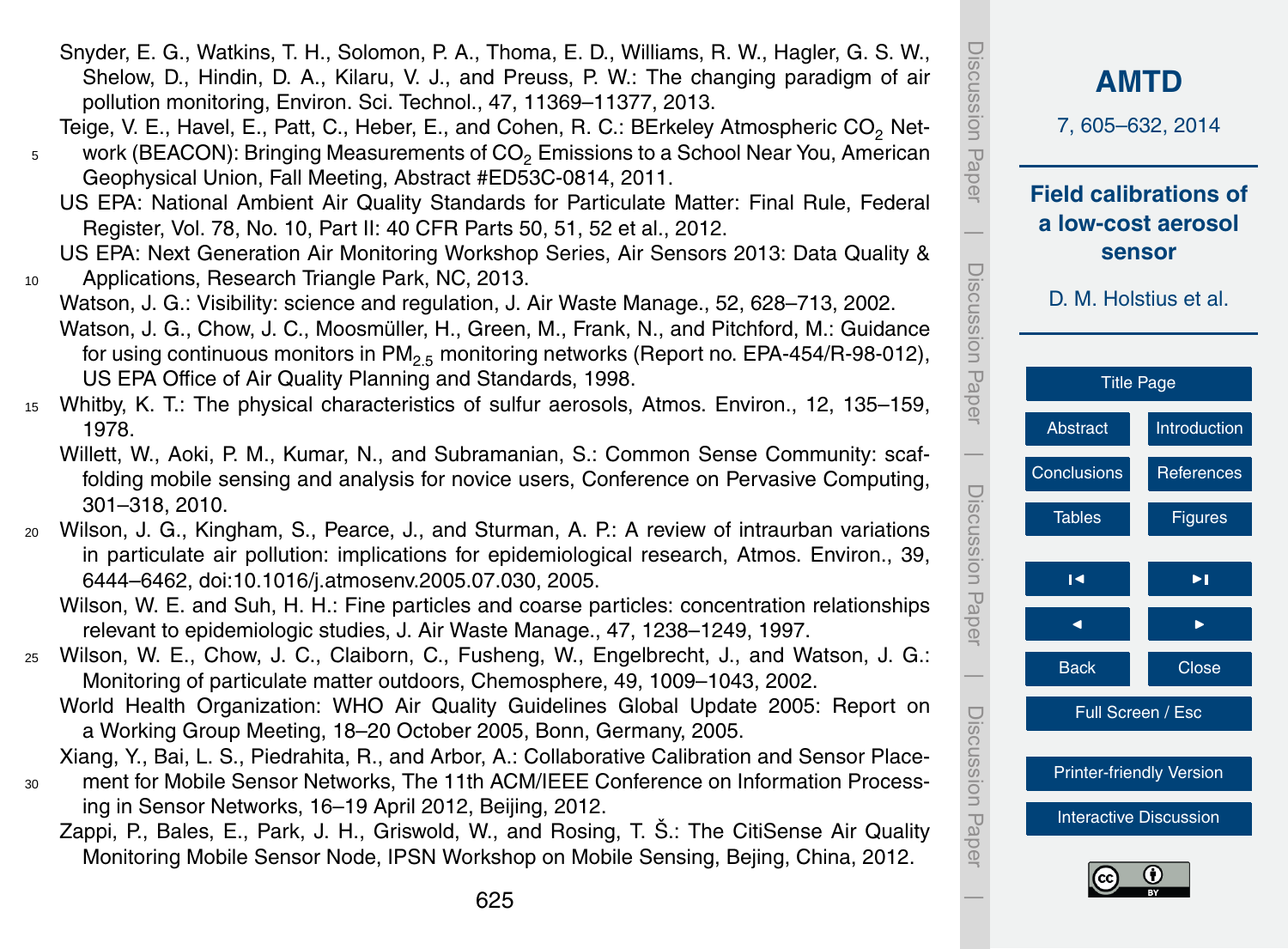<span id="page-21-0"></span>**Table 1a.** Adjusted  $R^2$  for linear regressions of BAM (PM<sub>2.5</sub>  $\mu$ gm<sup>−3</sup>) on covariates. *L* = light (lux), *T* = temperature (◦C), RH = relative humidity (%). Each PANDA has its own RH*/T* sensor.  $\mathit{R}^{2}$  statistics were calculated on a per-PANDA basis (columns 2–4) as well as for a "combined" model (column 5). The "combined"  $R^2$  values are not the means of  $R^2$  in columns 2–4, but were obtained by fitting the specified model form to the means of the regressands (*L*, RH, or *T* ) averaged across all 3 PANDAs at each point in time.

| Model                      |      | PANDA #103 PANDA #105 | PANDA #108 Combined |      |
|----------------------------|------|-----------------------|---------------------|------|
| $BAM = B_0 + B_1 \cdot L$  | 0.06 | 0.03                  | 0.03                | 0.04 |
| $BAM = B_0 + B_1 \cdot T$  | 0.02 | 0.02                  | 0.03                | 0.02 |
| $BAM = B_0 + B_1 \cdot RH$ | 0.23 | 0.23                  | 0.26                | 0.24 |

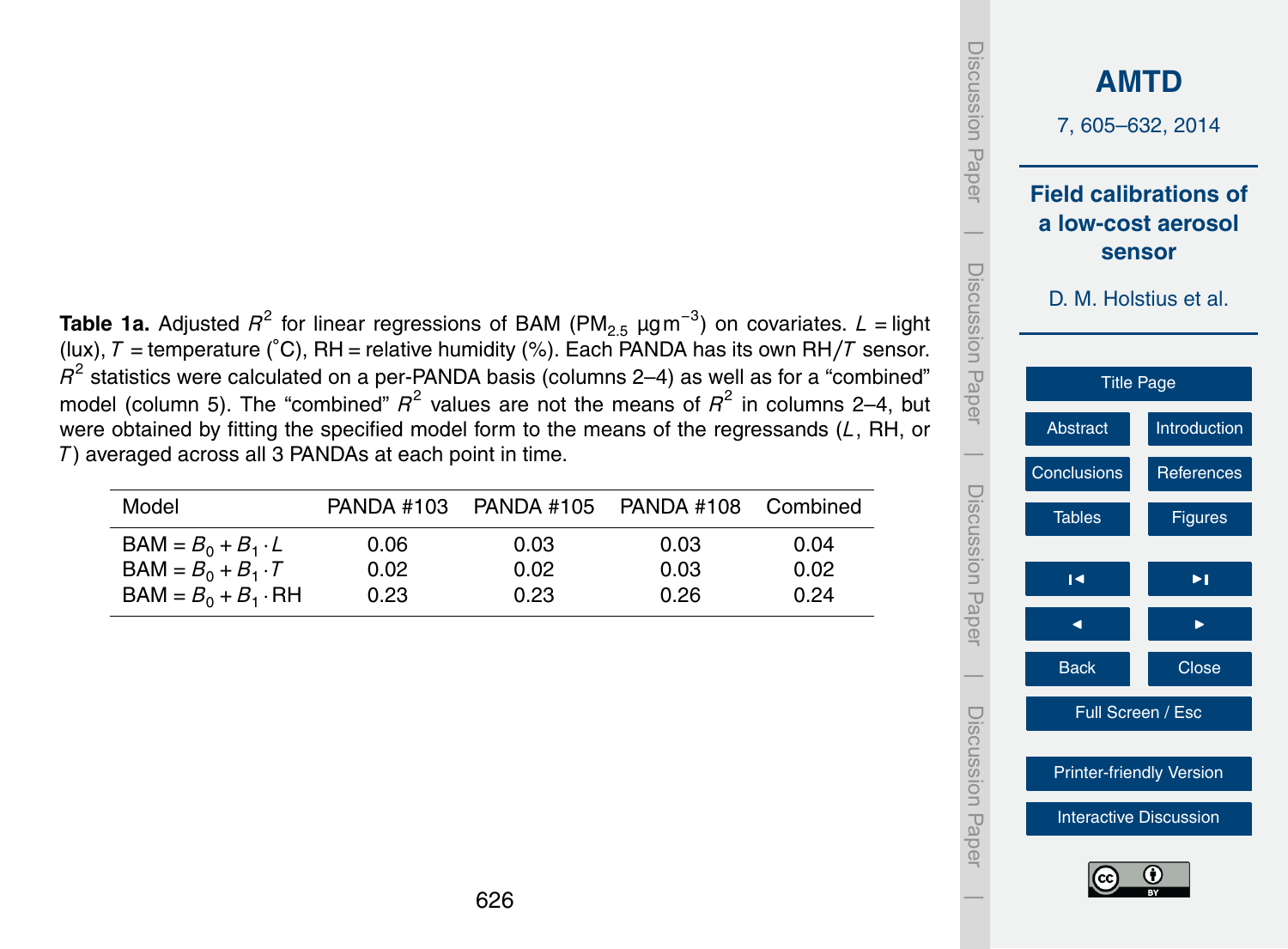| Discussion Paper      | <b>AMTD</b><br>7,605-632,2014                                                         |                               |  |  |  |  |  |  |
|-----------------------|---------------------------------------------------------------------------------------|-------------------------------|--|--|--|--|--|--|
| I<br>I<br>Paper Paper | <b>Field calibrations of</b><br>a low-cost aerosol<br>sensor<br>D. M. Holstius et al. |                               |  |  |  |  |  |  |
|                       |                                                                                       | <b>Title Page</b>             |  |  |  |  |  |  |
|                       | <b>Abstract</b>                                                                       | Introduction                  |  |  |  |  |  |  |
|                       | Conclusions                                                                           | References                    |  |  |  |  |  |  |
| Discussion Paper      | <b>Tables</b>                                                                         | <b>Figures</b>                |  |  |  |  |  |  |
|                       | Н                                                                                     | ▶∣                            |  |  |  |  |  |  |
|                       | ◀                                                                                     |                               |  |  |  |  |  |  |
|                       | <b>Back</b>                                                                           | Close                         |  |  |  |  |  |  |
| Discussion Papel      | Full Screen / Esc                                                                     |                               |  |  |  |  |  |  |
|                       | <b>Printer-friendly Version</b>                                                       |                               |  |  |  |  |  |  |
|                       |                                                                                       | <b>Interactive Discussion</b> |  |  |  |  |  |  |
|                       | (cc                                                                                   | 0                             |  |  |  |  |  |  |

**Table 1b.** Adjusted  $R^2$  for linear regressions of Shinyei PPD42NS (% full scale) on covariates.

| Model                                                          | PANDA #103   | PANDA #105 PANDA #108 |              | Combined     |
|----------------------------------------------------------------|--------------|-----------------------|--------------|--------------|
| Shinyei = $B_0 + B_1 \cdot L$<br>Shinyei = $B_0 + B_1 \cdot T$ | 0.02<br>0.01 | 0.01<br>0.01          | 0.00<br>0.02 | 0.01<br>0.01 |
| Shinyei = $B_0 + B_1 \cdot \text{RH}$                          | 0.25         | 0.25                  | 0.28         | 0.27         |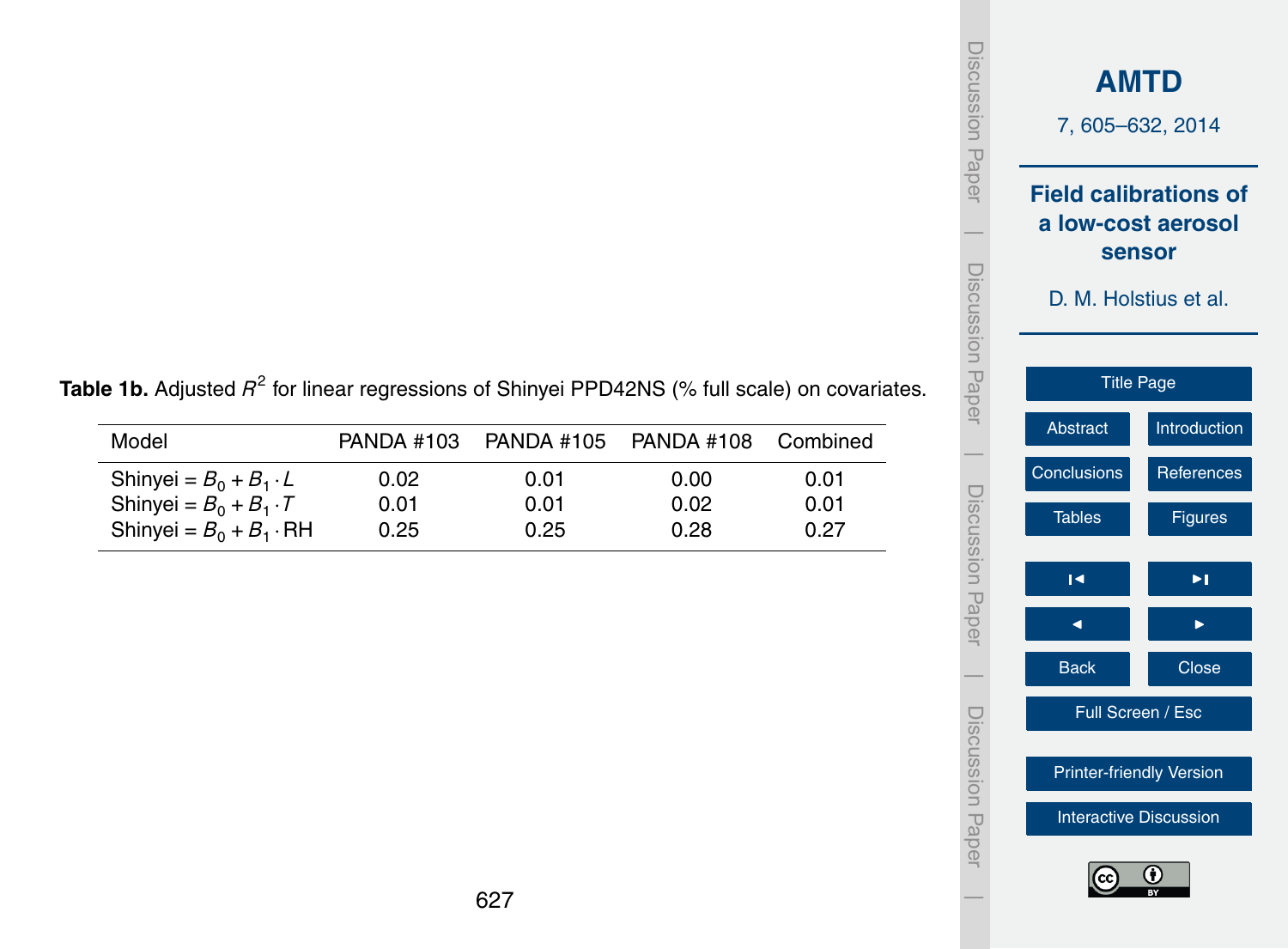| iscussion<br>Paper | <b>AMTD</b><br>7,605-632,2014                                                                |                |  |  |  |  |  |  |  |  |
|--------------------|----------------------------------------------------------------------------------------------|----------------|--|--|--|--|--|--|--|--|
| Discussion Paper   | <b>Field calibrations of</b><br>a low-cost aerosol<br><b>sensor</b><br>D. M. Holstius et al. |                |  |  |  |  |  |  |  |  |
|                    | <b>Title Page</b>                                                                            |                |  |  |  |  |  |  |  |  |
|                    | Abstract                                                                                     | Introduction   |  |  |  |  |  |  |  |  |
|                    | Conclusions                                                                                  | References     |  |  |  |  |  |  |  |  |
| Discussion Paper   | <b>Tables</b>                                                                                | <b>Figures</b> |  |  |  |  |  |  |  |  |
|                    | R                                                                                            | ⋝              |  |  |  |  |  |  |  |  |
|                    |                                                                                              |                |  |  |  |  |  |  |  |  |
|                    | <b>Back</b>                                                                                  | <b>Close</b>   |  |  |  |  |  |  |  |  |
| Discussion Paper   | Full Screen / Esc                                                                            |                |  |  |  |  |  |  |  |  |
|                    | <b>Printer-friendly Version</b>                                                              |                |  |  |  |  |  |  |  |  |
|                    | <b>Interactive Discussion</b>                                                                |                |  |  |  |  |  |  |  |  |
|                    | (cc                                                                                          | Œ              |  |  |  |  |  |  |  |  |

|  |  | Table 1c. Adjusted $R^2$ for linear regressions of BAM on Shinyei, with and without RH. |  |  |  |  |
|--|--|-----------------------------------------------------------------------------------------|--|--|--|--|
|  |  |                                                                                         |  |  |  |  |

| Model                                            |      | PANDA #103 PANDA #105 PANDA #108 Combined |      |      |
|--------------------------------------------------|------|-------------------------------------------|------|------|
| $BAM = B_0 + B_1 \cdot$ Shinyei                  | 0.54 | 0.60                                      | 0.56 | 0.58 |
| $BAM = B_0 + B_1 \cdot$ Shinyei + $B_2 \cdot RH$ | 0.56 | 0.61                                      | 0.58 | 0.59 |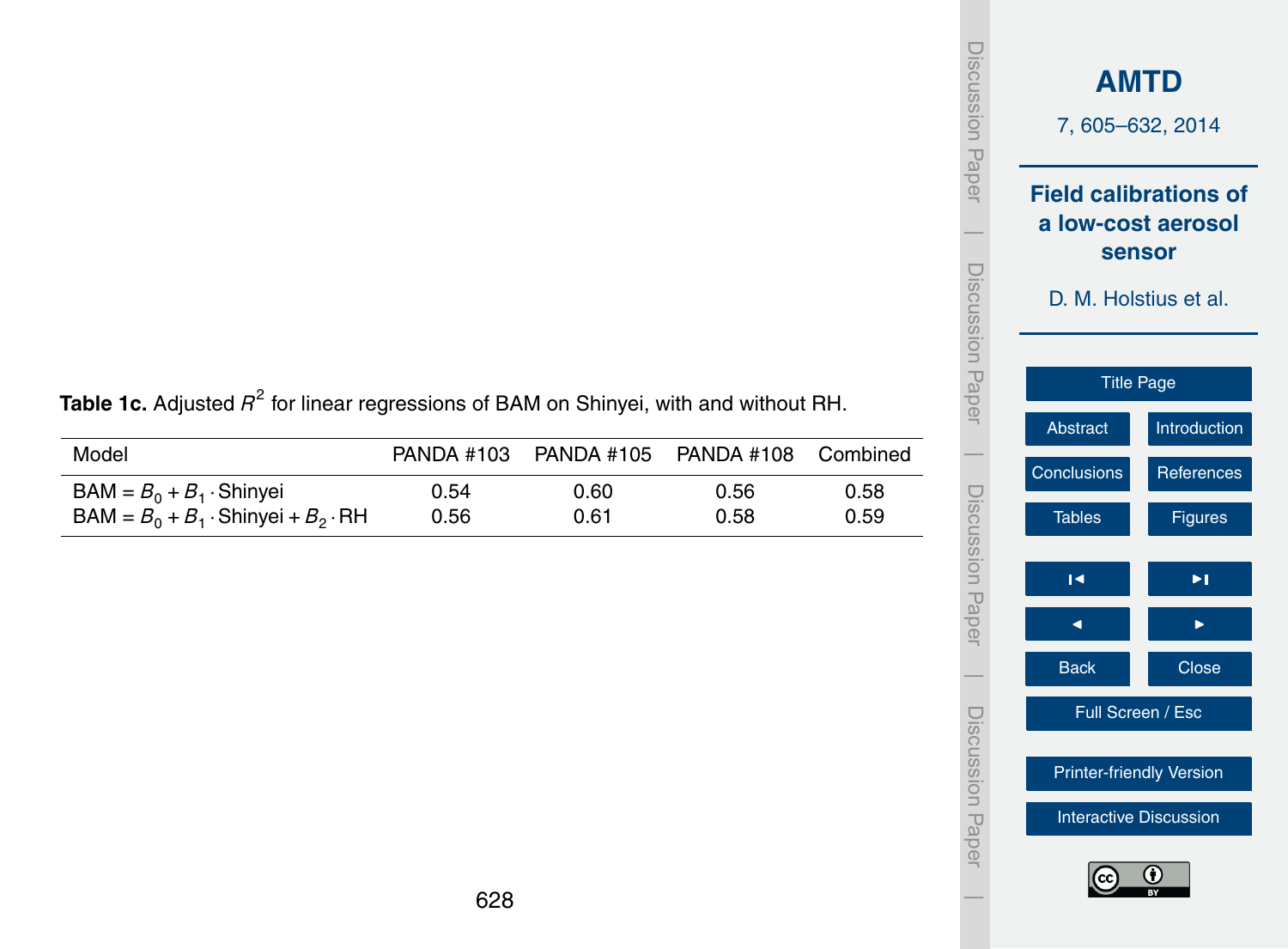<span id="page-24-0"></span>

**Fig. 1.** Hourly data collected between 15 April 2013 and 23 April 2013 at the West Oakland regulatory monitoring site. Top: PM<sub>2.5</sub> measurements reported by BAM-1020, DustTrak, and GRIMM. Bottom: output (% full scale) from three Shinyei PPD42NS sensors (see Table S1 and Figs. S1, S2, and S3, Supplement, for configuration details).

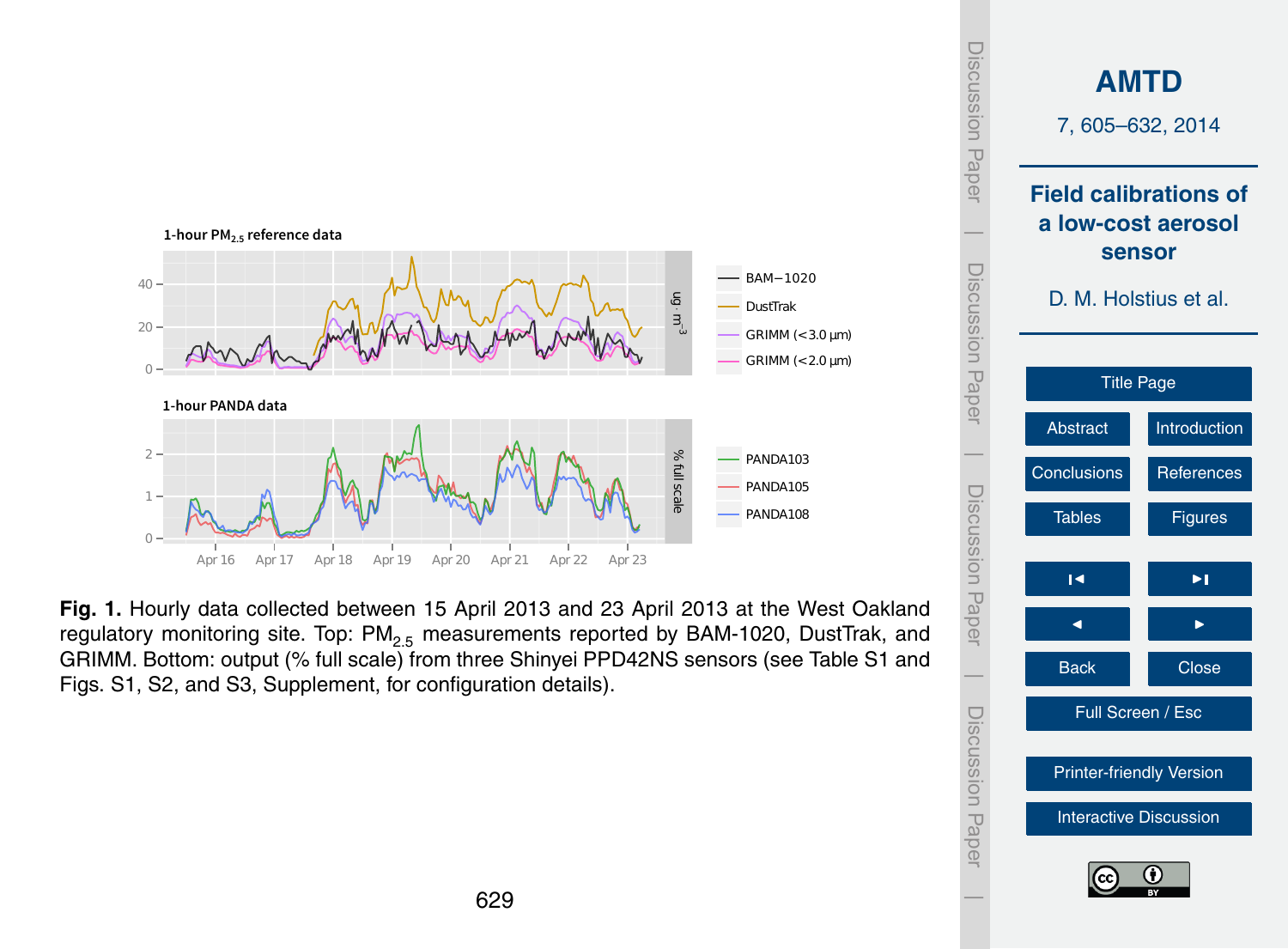



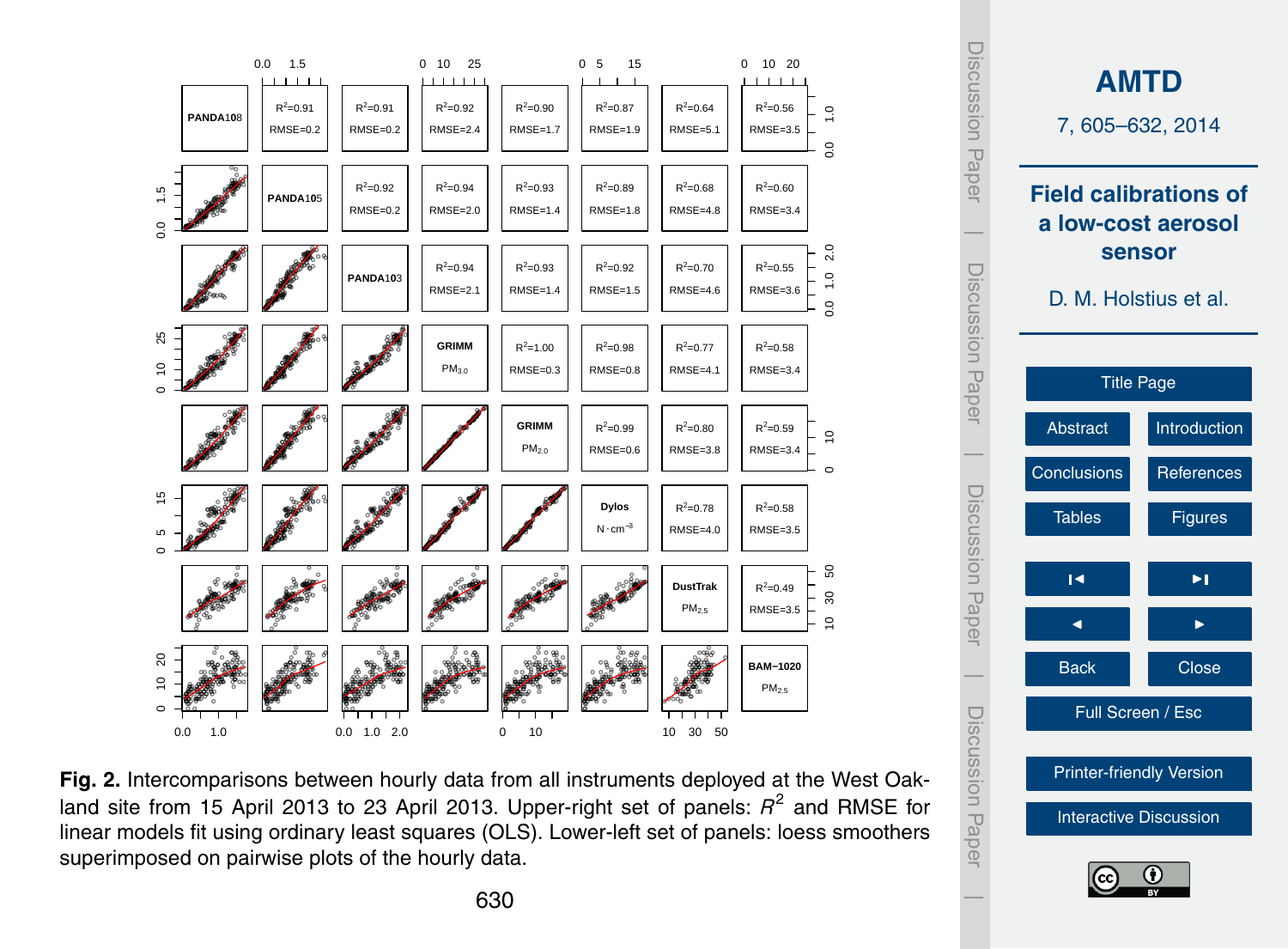

**Fig. 3.** Left: 1 h data collected between 15–23 April 2013 from three PANDAs and a reference (*β*-attenuation) PM<sub>2.5</sub> instrument at the regulatory monitoring site in Oakland. Right: approximately the same level of agreement ( $R^2 \approx 0.6$ ) was found between 1 h data from a pair of *β*-attenuation instruments at a nearby regulatory monitoring site in Vallejo, California (40 km away), 7–30 April 2013. The original 1 h BAM data were available only at 1  $\mu$ g m<sup>−3</sup> resolution; points are jittered to reduce overplotting. Superimposed lines represent linear regressions of uniittered 1 h data.